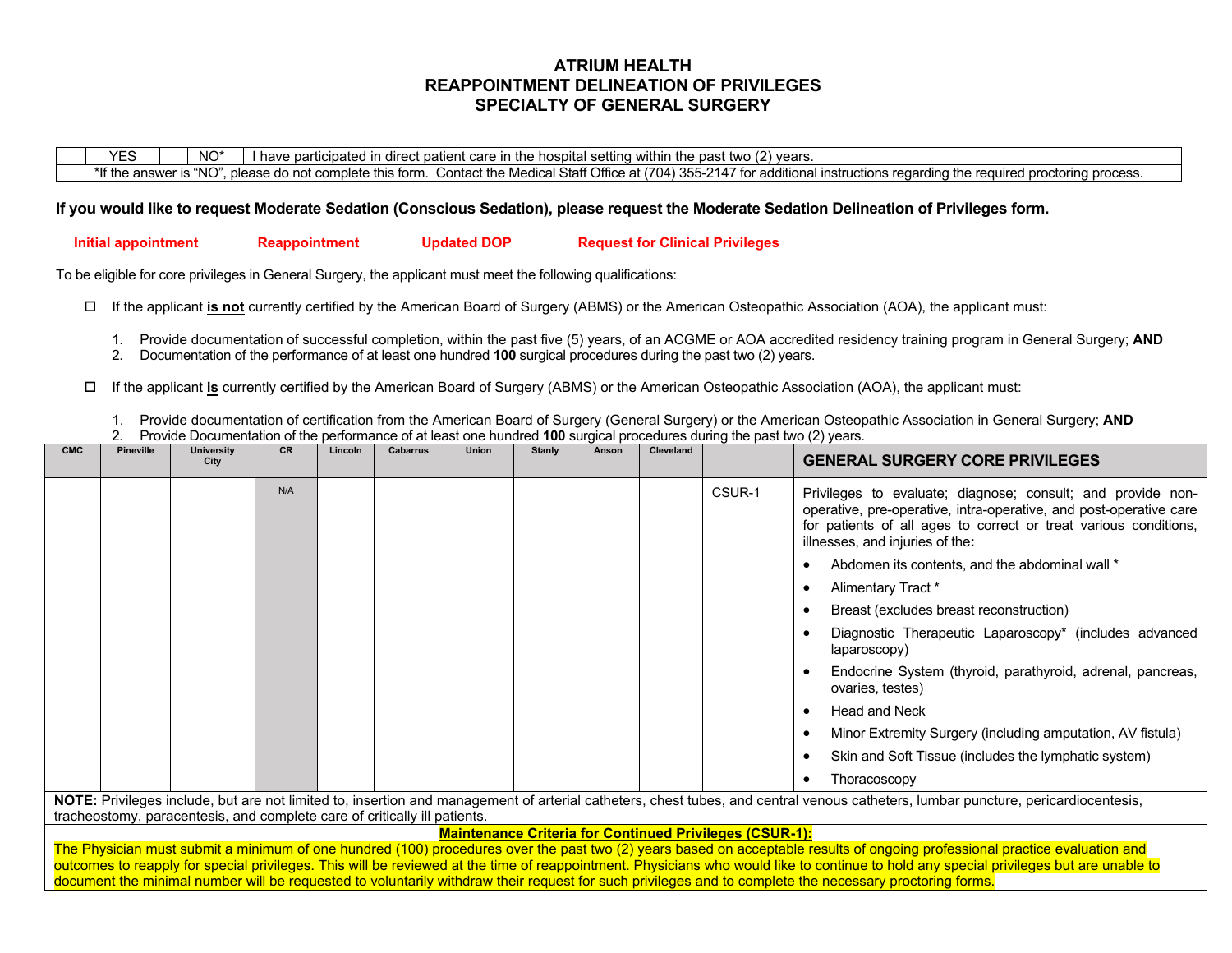|            |                                                                 | <b>**ADVANCED THORACOSCOPY</b> |           |                |          |              |               |       |           | Please apply separately for Thoracic & Cardiovascular Surgery privileges. |                                                                                                                                                                                            |                                      |                                                   |          |
|------------|-----------------------------------------------------------------|--------------------------------|-----------|----------------|----------|--------------|---------------|-------|-----------|---------------------------------------------------------------------------|--------------------------------------------------------------------------------------------------------------------------------------------------------------------------------------------|--------------------------------------|---------------------------------------------------|----------|
| <b>CMC</b> | Pineville                                                       | <b>University</b><br>City      | <b>CR</b> | <b>Lincoln</b> | Cabarrus | <b>Union</b> | <b>Stanly</b> | Anson | Cleveland |                                                                           | <b>SPECIAL PRIVILEGES</b><br>Must apply for and maintain General<br>Surgery Core Privileges (CSUR-1)                                                                                       | <b>Minimum</b><br>Number<br>Required | Number<br>Performed<br>Within the<br>Past 2 Years | Location |
|            |                                                                 |                                | N/A       |                |          |              |               |       |           | CSUR-1(a)                                                                 | Pericardial Window                                                                                                                                                                         | 10                                   |                                                   |          |
|            | <b>Maintenance Criteria for Continued Privileges (CSUR-1a):</b> |                                |           |                |          |              |               |       |           |                                                                           |                                                                                                                                                                                            |                                      |                                                   |          |
|            |                                                                 |                                |           |                |          |              |               |       |           |                                                                           | The Physician must submit a minimum of ten (10) procedures over the past two (2) years based on acceptable results of ongoing professional practice evaluation and outcomes to reapply for |                                      |                                                   |          |

special privileges. This will be reviewed at the time of reappointment. Physicians who would like to continue to hold any special privileges but are unable to document the minimal number will be requested to voluntarily withdraw their request for such privileges and to complete the necessary proctoring forms.

| <b>CMC</b> | <b>Pineville</b> | University<br>City | CR. | Lincoln | <b>Cabarrus</b> | <b>Union</b> | <b>Stanly</b> | Anson | <b>Cleveland</b> |        | <b>CORE PRIVILEGES - REHABILITATION HOSPITAL SETTING ONLY</b>                                                                                                                                                             |
|------------|------------------|--------------------|-----|---------|-----------------|--------------|---------------|-------|------------------|--------|---------------------------------------------------------------------------------------------------------------------------------------------------------------------------------------------------------------------------|
| N/A        | N/A              | N/A                |     | N/A     | N/A             | N/A          | N/A           | N/A   | N/A              | CSUR-2 | Privileges<br>include evaluation and<br>management, as well as<br>procedures approved for performance within the acute rehabilitation<br>conjunction with the comprehensive rehabilitation<br>settina.<br>treatment plan. |

| <b>CMC</b> | <b>Pineville</b> | <b>University</b><br>City | <b>CR</b> | Lincoln | <b>Cabarrus</b>                                                               | Union | <b>Stanly</b> | Anson | Cleveland |        | <b>CORE PRIVILEGES - HAND AND UPPER EXTREMITY ONLY</b>                                                                                                                                                                                                                                                                                                                                                               |
|------------|------------------|---------------------------|-----------|---------|-------------------------------------------------------------------------------|-------|---------------|-------|-----------|--------|----------------------------------------------------------------------------------------------------------------------------------------------------------------------------------------------------------------------------------------------------------------------------------------------------------------------------------------------------------------------------------------------------------------------|
|            |                  |                           | N/A       |         |                                                                               |       |               |       |           | CSUR-3 | Privileges to evaluate; diagnose; consult; provide pre-operative; intra-<br>operative and post-operative surgical care; and perform surgical<br>procedures for patients of all ages, except where specifically<br>excluded from practice and except for those special privileges listed<br>below to correct or treat various conditions, illnesses, and injuries of<br>the soft tissue, and minor extremity surgery. |
|            |                  |                           |           |         | NOTE: Davids are a presented for board and concernative activity of the ONILY |       |               |       |           |        |                                                                                                                                                                                                                                                                                                                                                                                                                      |

**NOTE:** Privileges are requested for hand and upper extremity surgery ONLY.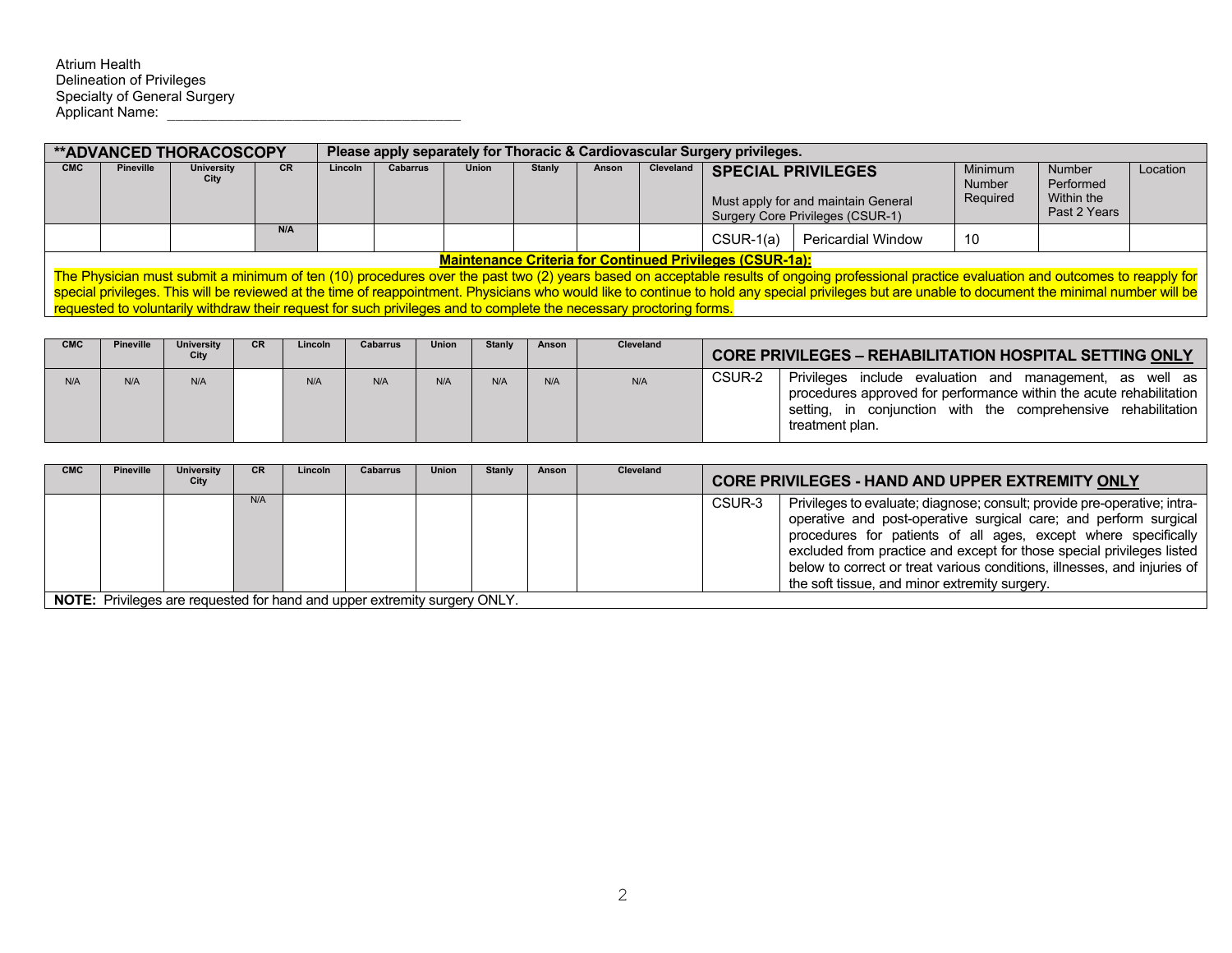## **CSUR-4: ADVANCED HEAD AND NECK ONCOLOGIC SURGERY CORE PRIVILEGES**

**SHORT DEFINITION:** Advanced Head and Neck Oncology Core Privileges are complex sinus and nasal cavity procedures for cancers, reconstruction of facial structures (nose, lips, ears, eyelids) after tumor resection including the use of flaps, resection of tumors of the oral cavity/oropharynx including the tongue and mandible, resection of salivary gland tumors including potential facial nerve resection and repair, resection and repair of tracheal and laryngeal tumors and lesions, parapharyngeal space tumor resection, radical and modified radical neck dissections, cranial nerve, including recurrent laryngeal nerve, dissection and/or repair, partial/total maxillectomy, infratemporal fossa approach to skull base.

SKILLS AND TRAINING NEEDED: Skills should include the ability to diagnose malignancies which will require extirpative surgery potentially resulting in large functional/aesthetic defects and perioperative management of patients undergoing advanced head and neck surgery. Knowledge should include the management of potential complications and revisions. **CREDENTIALS REQUIRED:** 

- 1. Provide documentation of successful completion, within the past five (5) years, of an ACGME or AOA accredited residency training program in General Surgery; **OR**
- 1. Provide documentation of certification from the American Board of Surgery (ABS) or the American Osteopathic Association (AOA) in Surgery; **AND**
- 2. Provide documentation of successful completion of an approved fellowship training in Head and Neck Oncology which included a minimum of one hundred (100) representative samples of Advanced Head and Neck Oncologic Surgery Core Privileges; **OR**
- 3. Provide documentation of the performance of at least twenty-five (25) Advanced Head and Neck Oncologic Surgery Core Privileges within the past two (2) years.

| <b>CMC</b> | Pineville | University<br>City | CR. | Lincoln | Cabarrus | Union | Stanly | Anson | <b>Cleveland</b> | <b>PRIVILEGES</b> | ADVANCED HEAD AND NECK ONCOLOGIC SURGERY CORE                                                                                                                                                                                                                       |
|------------|-----------|--------------------|-----|---------|----------|-------|--------|-------|------------------|-------------------|---------------------------------------------------------------------------------------------------------------------------------------------------------------------------------------------------------------------------------------------------------------------|
|            |           |                    | N/A |         |          |       |        |       |                  | CSUR-4            | Privileges to evaluate; diagnose; consult; and provide non-<br>operative, pre-operative, intra-operative, and post-operative care<br>for patients with head and neck cancers and tumors including<br>major head and neck radical cancer surgery and reconstruction. |

Note: Advanced Head and Neck Oncologic Surgery Core Privileges include complex sinus and nasal cavity cancers; reconstruction of facial structures (nose, lips, ears, eyelids) after tumor resection including the use of flaps; resection of tumors of the oral cavity/oropharynx including the tongue and mandible; resection of salivary gland tumors including potential facial nerve resection and repair; resection and repair of tracheal and laryngeal tumors and lesions; parapharyngeal space tumor resection; radical and modified radical neck dissections; cranial nerve, including recurrent laryngeal nerve, dissection and/or repair; partial/total maxillectomy; infratemporal fossa approach to skull base.

#### **Maintenance Criteria for Continued Privileges (CSUR-4):**

The Physician must submit a minimum of twenty-five (25) procedures over the past two (2) years based on acceptable results of ongoing professional practice evaluation and outcomes to reapply for special privileges. This will be reviewed at the time of reappointment. Physicians who would like to continue to hold any special privileges but are unable to document the minimal number will be requested to voluntarily withdraw their request for such privileges and to complete the necessary proctoring forms.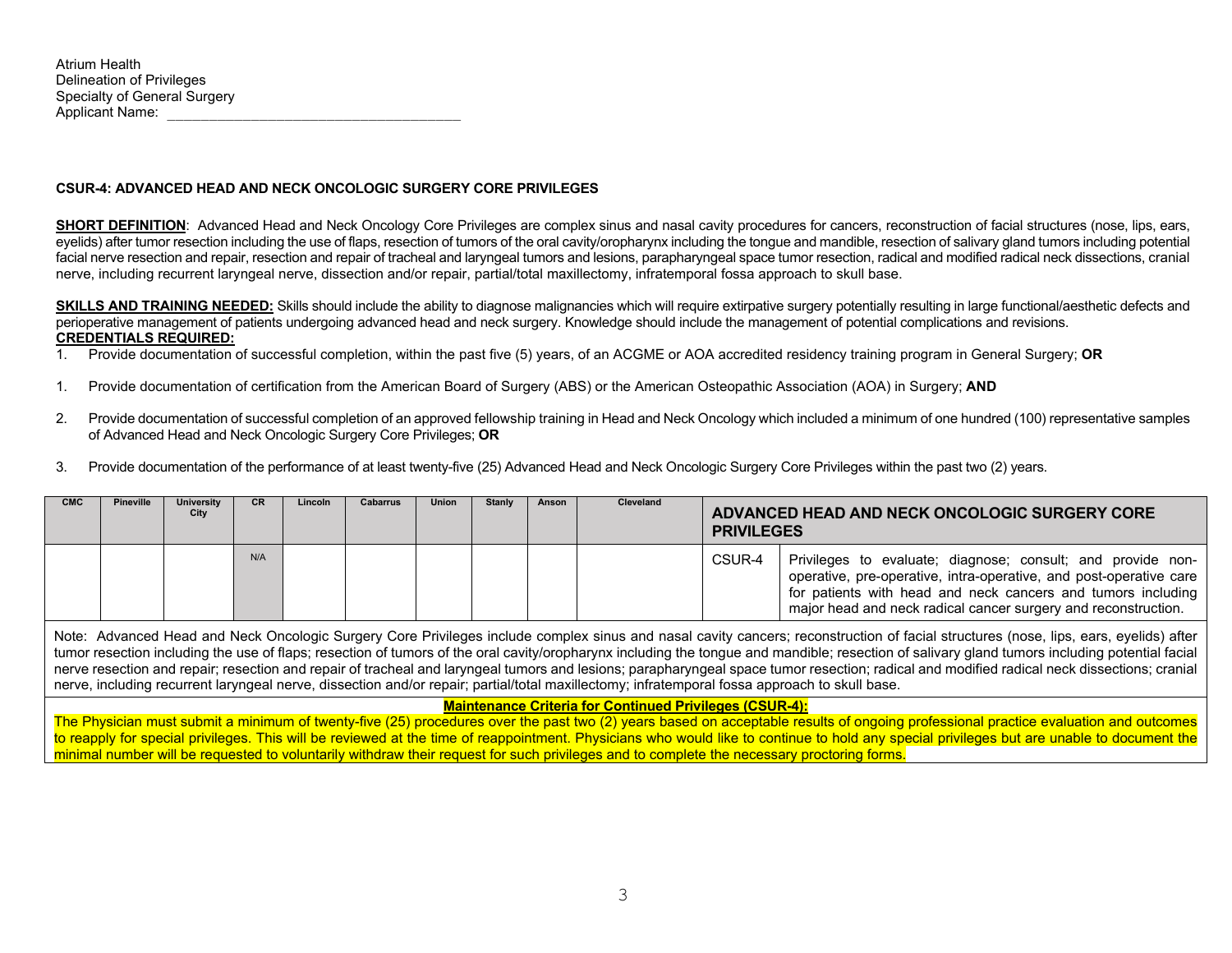## **\* SPECIAL PRIVILEGES WITH QUALIFICATIONS AND/OR SPECIFIC CRITERIA - PROVIDE THE NUMBER OF PROCEDURES PERFORMED WITHIN THE PAST TWO YEARS AND FACILITY WHERE THE PROCEDURES WERE PERFORMED.**

| <b>CMC</b> | Pineville | University<br>City | <b>CR</b> | Lincoln | Cabarrus | Union | <b>Stanly</b> | Anson | Cleveland |             | ADVANCED HEAD AND NECK ONCOLOGIC<br><b>SURGERY SPECIAL PRIVILEGE</b>                             | <b>Minimum</b><br><b>Number</b><br>Required | Number<br>Performed<br><b>Within The</b><br>Past 2<br>Years | Location |
|------------|-----------|--------------------|-----------|---------|----------|-------|---------------|-------|-----------|-------------|--------------------------------------------------------------------------------------------------|---------------------------------------------|-------------------------------------------------------------|----------|
|            |           |                    |           |         |          |       |               |       |           |             | Must apply for and maintain Advanced Head and Neck<br>Oncologic Surgery Core Privileges (CSUR-4) |                                             |                                                             |          |
|            |           |                    | <b>NA</b> |         |          |       |               |       |           | $CSUR-4(a)$ | Microvascular Free Flap<br>Reconstruction of the Head and Neck                                   | 10                                          |                                                             |          |

To be eligible for core privileges in **SURGICAL CRITICAL CARE CORE PRIVILEGES,** the applicant must meet the following qualifications:

- If the applicant **is not** currently subspecialty certified in Surgical Critical Care by the American Board of Surgery (ABMS) or the American Osteopathic Association (AOA), the applicant must:
	- 1. Provide documentation of certification in General Surgery; **OR**
	- 1. Provide documentation of certification in Vascular Surgery; **AND**
	- 2. Provide documentation of successful completion of a one (1) year ACGME or AOA accredited Surgical Critical Care Fellowship training program, within the past five (5) years; **AND**
	- 3. Verification from the fellowship program director that the Applicant successfully completed the program. Experience must include evidence of current clinical competence during the past two (2) years. The Applicant has the burden of producing information deemed adequate by the Hospital for a proper evaluation of current competence, and other qualifications and for resolving any doubts;
- $\Box$  If the applicant **is** currently subspecialty certified in Surgical Critical Care by the American Board of Surgery (ABS), or the American Osteopathic Association (AOA), the applicant must:
	- 1. Provide documentation of subspecialty certification in Surgical Critical Care from the American Board of Medical Specialties (ABMS) or the American Osteopathic Association (AOA); **AND**
	- 2. Verification from the Department Chief where the Applicant most recently practiced documenting that the Applicant has provided inpatient critical care or consultative services for at least sixty (60) patients during the past two (2) years. The Applicant has the burden of producing information deemed adequate by the Hospital for a proper evaluation of current competence, and other qualifications and for resolving any doubts.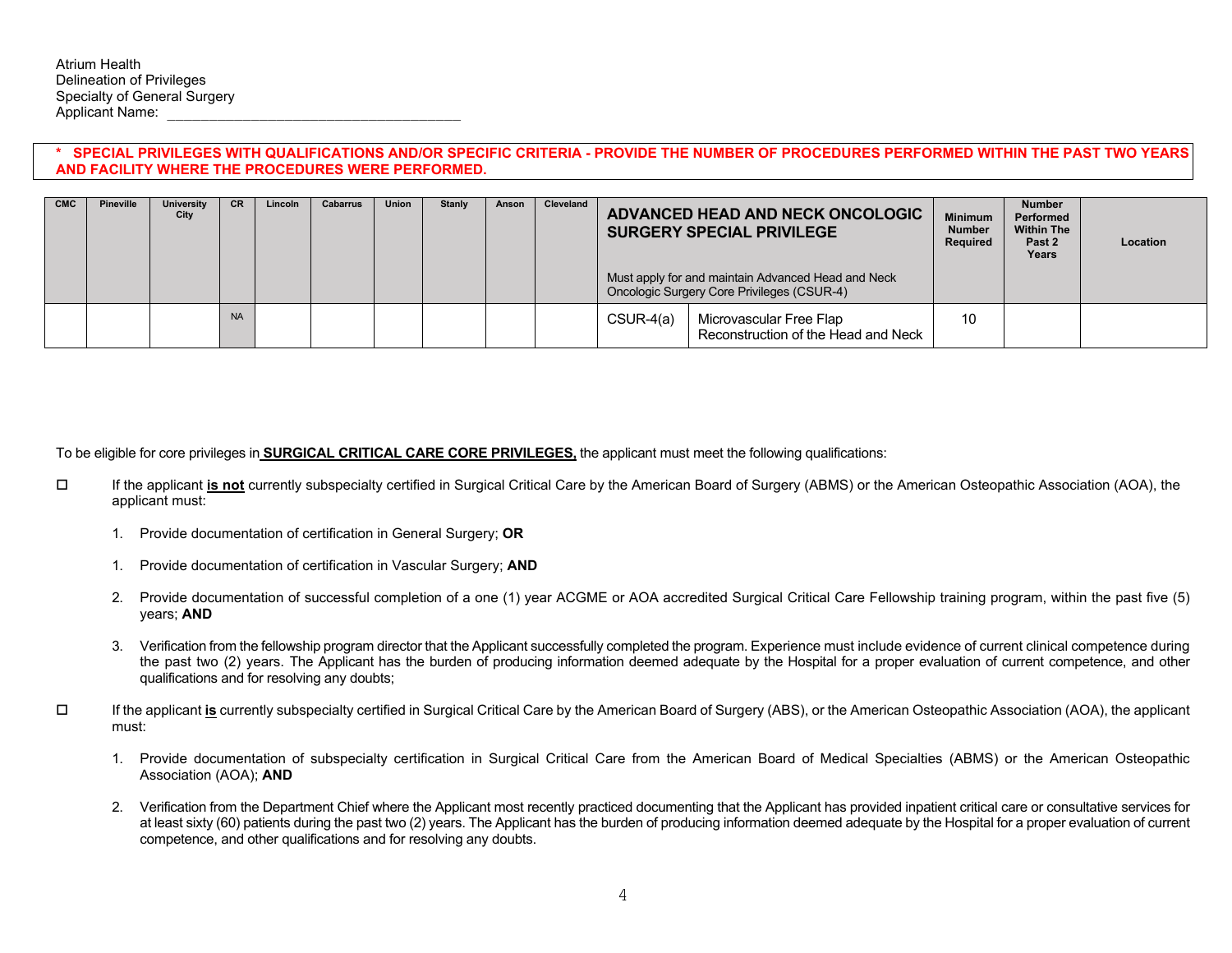| <b>CMC</b> | <b>Pineville</b> | <b>University</b><br>City | <b>CR</b> | Lincoln | <b>Cabarrus</b> | <b>Union</b> | <b>Stanly</b> | Anson | Cleveland                                                                                                                      |        | <b>SURGICAL CRITICAL CARE CORE PRIVILEGES</b>                                                                                                                                                                                                                                                                                                                                                                                                                                                                                                                                                                                                                                                                                                                                                                                                                                                                                                                                                                                                                                                                                                                                                                                                                                                                                                                                                                                                                                                                                                                                                                                                                                                                             |
|------------|------------------|---------------------------|-----------|---------|-----------------|--------------|---------------|-------|--------------------------------------------------------------------------------------------------------------------------------|--------|---------------------------------------------------------------------------------------------------------------------------------------------------------------------------------------------------------------------------------------------------------------------------------------------------------------------------------------------------------------------------------------------------------------------------------------------------------------------------------------------------------------------------------------------------------------------------------------------------------------------------------------------------------------------------------------------------------------------------------------------------------------------------------------------------------------------------------------------------------------------------------------------------------------------------------------------------------------------------------------------------------------------------------------------------------------------------------------------------------------------------------------------------------------------------------------------------------------------------------------------------------------------------------------------------------------------------------------------------------------------------------------------------------------------------------------------------------------------------------------------------------------------------------------------------------------------------------------------------------------------------------------------------------------------------------------------------------------------------|
|            |                  |                           |           |         |                 |              |               |       |                                                                                                                                |        | If General Surgery Core privileges are needed in addition to Surgical Critical Care Core<br>privileges, please request CSUR-1 General Surgery Core Privileges                                                                                                                                                                                                                                                                                                                                                                                                                                                                                                                                                                                                                                                                                                                                                                                                                                                                                                                                                                                                                                                                                                                                                                                                                                                                                                                                                                                                                                                                                                                                                             |
|            |                  |                           | N/A       |         |                 |              |               |       |                                                                                                                                | CSUR-5 | Privileges to evaluate, diagnose, and provide treatment to critically<br>ill patients of all ages (inclusive of neurological or<br>postneurosurgical, postsurgical, postcardiac/thoracic surgical care)<br>in the ICU with multiple organ dysfunction and in need of critical<br>care for life threatening disorders.                                                                                                                                                                                                                                                                                                                                                                                                                                                                                                                                                                                                                                                                                                                                                                                                                                                                                                                                                                                                                                                                                                                                                                                                                                                                                                                                                                                                     |
|            |                  |                           |           |         |                 |              |               |       | function in accordance with the Moderate and Deep Sedation in Adult and Pediatric Patients for Critical Care Providers Policy. |        | NOTE: Privileges include but not limited to airway maintenance, elective intubation with ***moderate sedation (including direct laryngoscopy and fiberoptic laryngoscopy); arterial puncture<br>and arterial line placement; arterial balloon catheter insertion; bladder catheterization; calibration and operation of hemodynamic recording systems; cardiac output determinations by<br>thermodilution and other techniques (including arterial and pulmonary artery balloon flotation catheters); cardiac temporary pacemaker insertion and application; cardiopulmonary<br>resuscitation; calculation of oxygen content; cardioversion; electrocardiogram interpretation; insertion and management of chest tubes including pig tail catheters and draining systems,<br>needle insertion and drainage systems; insertion of central venous catheters; insertion of hemodialysis catheters; interpretation of intracranial pressure monitoring; lumbar puncture;<br>paracentesis; percutaneous needle aspiration of joints and superficial fluid collections; thoracentesis; transtracheal catheterization; ultrasound guided venous catheter placement; ventilator<br>management (both invasive and non-invasive), including experience with various modes; (FAST) Confirmation of traumatic free intraperitoneal and intrathoracic fluid by Focused<br>Assessment with Sonography for Trauma (FAST) exam; Basic Resuscitation Cardiac Ultrasound (Pericardial Effusion and Cardiac Activity) and Advanced Emergency Cardiac<br>Ultrasound (Right Ventricle Dilation and Global Left Ventricle Function); and Emergency Ultrasound (Soft-Tissue Infection and Musculoskeletal). ***Surgical Critical Care Physicians |
|            |                  |                           |           |         |                 |              |               |       | <b>Maintenance Criteria for Continued Surgical Critical Care Core Privileges (CSUR-5):</b>                                     |        |                                                                                                                                                                                                                                                                                                                                                                                                                                                                                                                                                                                                                                                                                                                                                                                                                                                                                                                                                                                                                                                                                                                                                                                                                                                                                                                                                                                                                                                                                                                                                                                                                                                                                                                           |
|            |                  |                           |           |         |                 |              |               |       |                                                                                                                                |        | The Physician must submit a minimum of fifty (50) inpatient and/or consultative services over the past two (2) years based on acceptable results of ongoing professional practice evaluation                                                                                                                                                                                                                                                                                                                                                                                                                                                                                                                                                                                                                                                                                                                                                                                                                                                                                                                                                                                                                                                                                                                                                                                                                                                                                                                                                                                                                                                                                                                              |

The Physician must submit a minimum of fifty (50) inpatient and/or consultative services over the past two (2) years based on acceptable results of ongoing professional practice evaluation and outcomes to reapply for special privileges. This will be reviewed at the time of reappointment. Physicians who would like to continue to hold any special privileges but are unable to document the minimal number will be requested to voluntarily withdraw their request for such privileges and to complete the necessary proctoring forms.

## **\* SPECIAL PRIVILEGES WITH QUALIFICATIONS AND/OR SPECIFIC CRITERIA - PROVIDE THE NUMBER OF PROCEDURES PERFORMED WITHIN THE PAST TWO YEARS AND FACILITY WHERE THE PROCEDURES WERE PERFORMED.**

| <b>CMC</b> | Pineville | <b>University</b><br>City | <b>CR</b> | Lincoln | <b>Cabarrus</b> | Union | Stanly | Anson | Cleveland | <b>SPECIAL PRIVILEGES</b><br>Privileges (CSUR-5) | Must apply for and maintain Surgical Critical Care Core  | <b>Minimum</b><br><b>Number</b><br>Required | <b>Number</b><br>Performed<br><b>Within The</b><br>Past 2<br>Years | <b>Location</b> |
|------------|-----------|---------------------------|-----------|---------|-----------------|-------|--------|-------|-----------|--------------------------------------------------|----------------------------------------------------------|---------------------------------------------|--------------------------------------------------------------------|-----------------|
|            | N/A       | N/A                       | N/A       | N/A     | N/A             |       | N/A    | N/A   | N/A       | $CSUR-5(a)$                                      | Extracorporeal Membrane<br>Oxygenation (ECMO) Management |                                             |                                                                    |                 |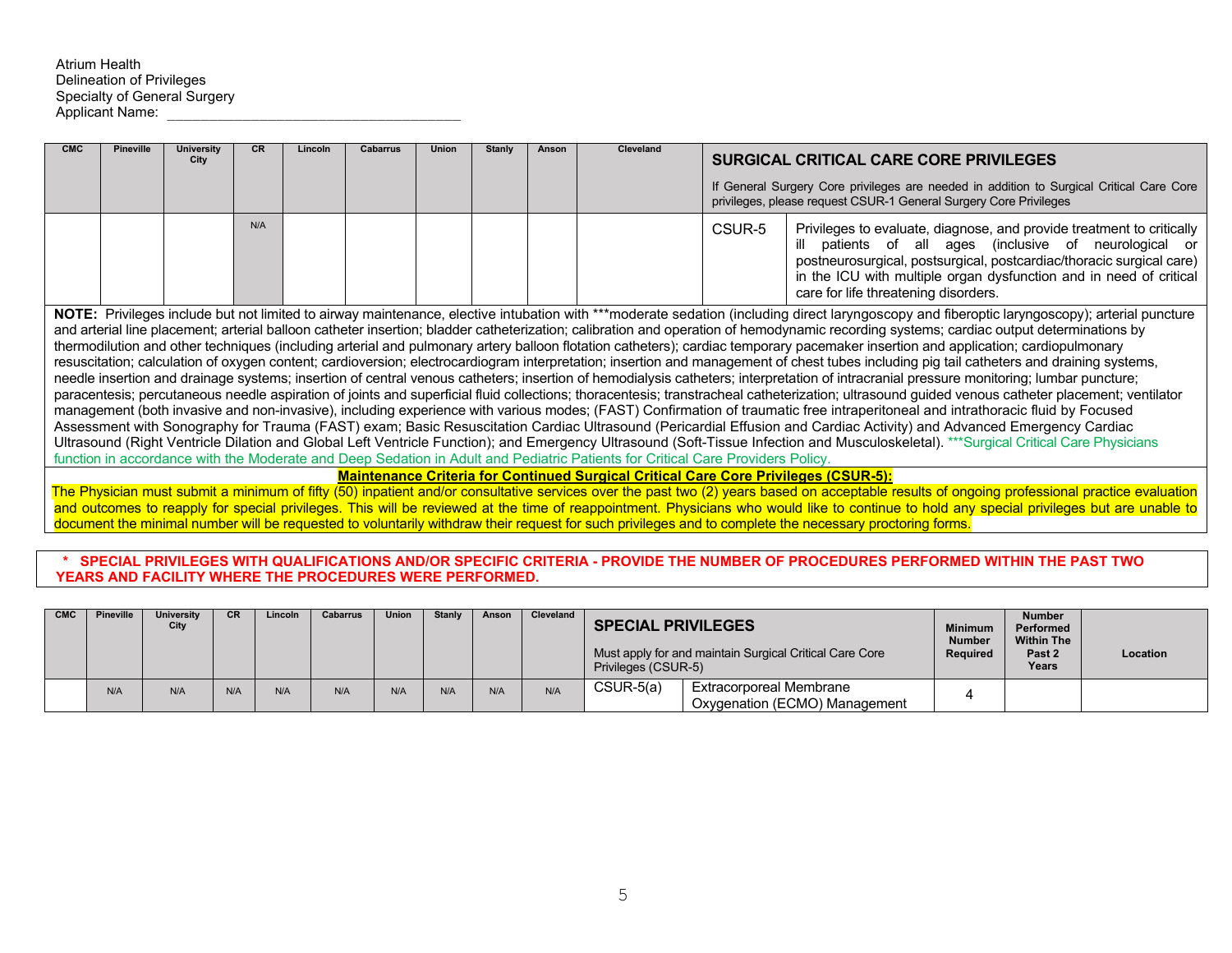To be eligible for core privileges in **Peripheral Vascular Surgery**, the applicant must meet the following qualifications:

- If the applicant **is not** currently certified by the American Board of Surgery in Vascular Surgery (ABMS) or the American Osteopathic Association in Vascular Surgery (AOA), the applicant must:
	- 1. Provide documentation of successful completion, within the past five (5) years, of an ACGME or AOA accredited residency/fellowship training program in Vascular Surgery; **AND**
	- 2. Provide documentation of the performance of at least one hundred **(100)** vascular surgery procedures during the past two (2) years. **AND**
	- 3. Apply for and meet the criteria for Peripheral Endovascular Core Privileges (CPEV-1). Please contact the Medical Staff Office for additional paperwork **OR**

3. Submit the PERMISSION TO BE PROCTORED REQUEST FORM requesting concurrent proctoring by a physician who currently holds privileges to perform Peripheral Vascular Surgery.

- If the applicant **is** currently certified by the American Board of Surgery in Vascular (ABMS) or the American Osteopathic Association in Vascular Surgery (AOA), the applicant must:
	- 1. Provide documentation of the performance of at least one hundred **(100) vascular** surgery procedures during the past two (2) years; **AND**

2. Apply for and meet the criteria for Peripheral Endovascular Core Privileges (CPEV-1). Please contact the Medical Staff Office for additional paperwork. **OR**

3. Submit the PERMISSION TO BE PROCTORED REQUEST FORM requesting concurrent proctoring by a physician who currently holds privileges to perform Peripheral Vascular Surgery.

| <b>CMC</b> | <b>Pineville</b> | University<br>City | <b>CR</b> | Lincoln | Cabarrus | Union | <b>Stanly</b> | Anson | Cleveland |         | <b>PERIPHERAL VASCULAR</b><br><b>SURGERY CORE PRIVILEGES</b>                                                                                                                                                                                                                                                                                                                                                                                                                                    | <b>Minimum</b><br><b>Number</b><br>Required | <b>Number</b><br>Performed<br><b>Within The</b><br>Past 2<br>Years | Location |
|------------|------------------|--------------------|-----------|---------|----------|-------|---------------|-------|-----------|---------|-------------------------------------------------------------------------------------------------------------------------------------------------------------------------------------------------------------------------------------------------------------------------------------------------------------------------------------------------------------------------------------------------------------------------------------------------------------------------------------------------|---------------------------------------------|--------------------------------------------------------------------|----------|
|            |                  |                    | N/A       |         |          |       |               |       |           | CSUR-6* | Privileges to evaluate, diagnose, consult,<br>and provide pre-operative, intra-<br>operative and post-operative surgical<br>care to patients of all ages to correct or<br>treat diseases and disorders of the<br>arterial, venous, and lymphatic<br>circulatory systems, excluding those of<br>the heart, thoracic aorta, and intracranial<br>vessels.<br>Requires additional privileges that may<br>be applied for on the Peripheral<br><b>Endovascular Delineation of Privileges</b><br>Form. | 100                                         |                                                                    |          |
|            |                  |                    |           |         |          |       |               |       |           |         | <b>Maintenance Criteria for Continued Privileges (CSUR-6):</b>                                                                                                                                                                                                                                                                                                                                                                                                                                  |                                             |                                                                    |          |

The Physician must submit a minimum of one hundred (100) procedures over the past two (2) years based on acceptable results of ongoing professional practice evaluation and outcomes to reapply for special privileges. This will be reviewed at the time of reappointment. Physicians who would like to continue to hold any special privileges but are unable to document the minimal number will be requested to voluntarily withdraw their request for such privileges and to complete the necessary proctoring forms.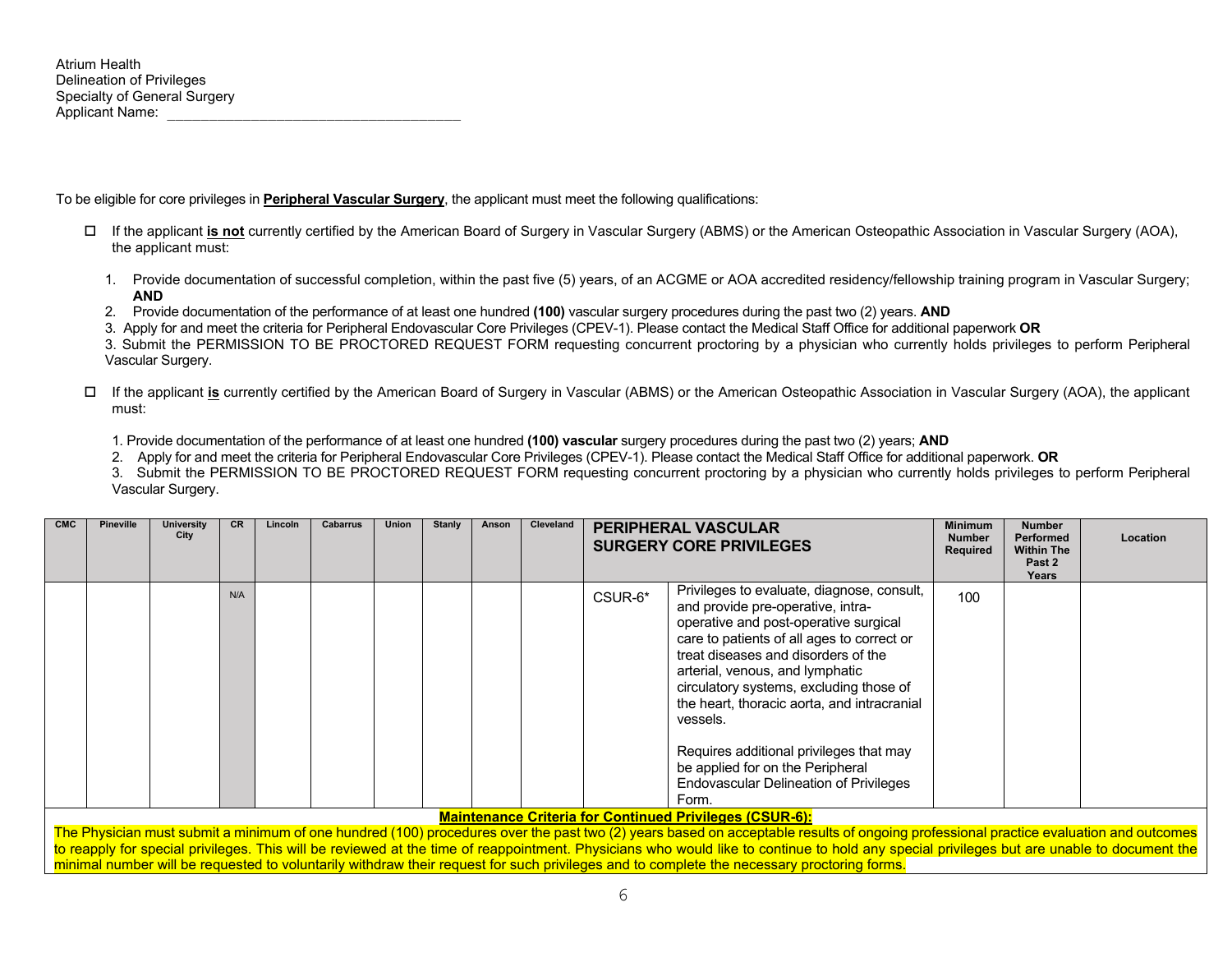Atrium Health Delineation of Privileges Specialty of General Surgery Applicant Name: \_\_\_\_\_\_\_\_\_\_\_\_\_\_\_\_\_\_\_\_\_\_\_\_\_\_\_\_\_\_\_\_\_\_\_

| <b>CMC</b> | <b>Pineville</b>                                                | <b>University</b><br>City | <b>CR</b> | Lincoln | <b>Cabarrus</b> | <b>Union</b> | Stanly | Anson | Cleveland |         | <b>SPECIAL PRIVILEGES</b><br><b>PERITONEAL DIALYSIS CATHETERS</b><br>Must apply for and maintain Peripheral Vascular Surgery Core<br>Privileges (CSUR-6) and (CPEV-1)                                                                                                                                                                                                                                                                                                                                                   | <b>Minimum</b><br><b>Number</b><br>Required | <b>Number</b><br>performed<br>within the<br>Past 2 years | Location |
|------------|-----------------------------------------------------------------|---------------------------|-----------|---------|-----------------|--------------|--------|-------|-----------|---------|-------------------------------------------------------------------------------------------------------------------------------------------------------------------------------------------------------------------------------------------------------------------------------------------------------------------------------------------------------------------------------------------------------------------------------------------------------------------------------------------------------------------------|---------------------------------------------|----------------------------------------------------------|----------|
|            |                                                                 |                           | N/A       |         |                 |              |        |       |           | CSUR-6a | The privilege is intended for those<br>Vascular Surgeons who provide care to<br>Kidney Failure patients and wish to<br>offer all aspects of dialysis access<br>(peritoneal dialysis and hemodialysis),<br>who do not hold General Surgery<br>privileges.<br>Peritoneal Dialysis catheters can be<br>placed using multiple techniques (open,<br>percutaneous, and laparoscopic<br>assisted).                                                                                                                             | 20                                          |                                                          |          |
|            | <b>Maintenance Criteria for Continued Privileges (CSUR-6a):</b> |                           |           |         |                 |              |        |       |           |         |                                                                                                                                                                                                                                                                                                                                                                                                                                                                                                                         |                                             |                                                          |          |
|            |                                                                 |                           |           |         |                 |              |        |       |           |         | The Physician must submit a minimum of five (5) procedures over the past two (2) years based on acceptable results of ongoing professional practice evaluation and outcomes to<br>reapply for special privileges. This will be reviewed at the time of reappointment. Physicians who would like to continue to hold any special privileges but are unable to document the<br>minimal number will be requested to voluntarily withdraw their request for such privileges and to complete the necessary proctoring forms. |                                             |                                                          |          |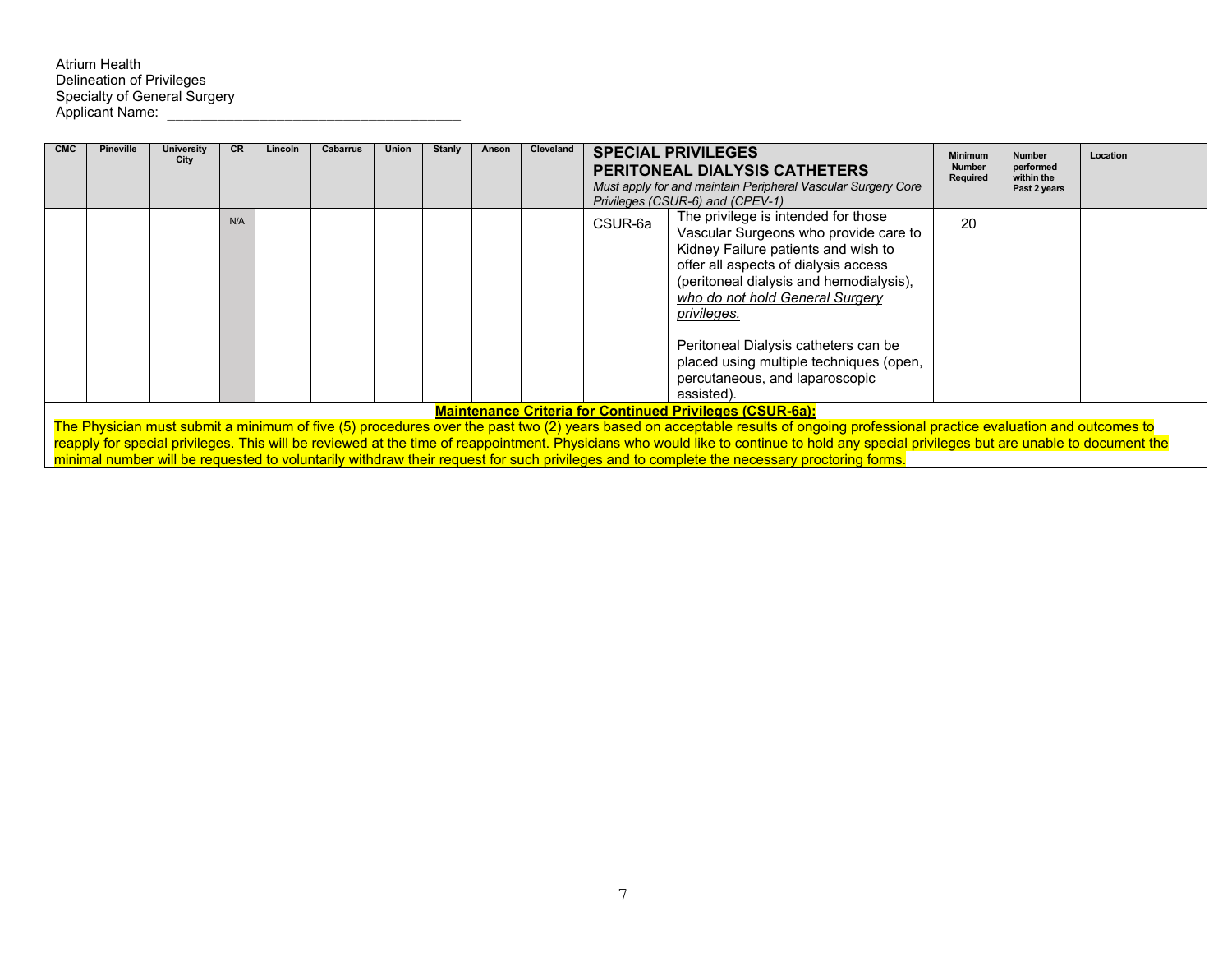# Atrium Health<br>Delineation of Privileges Specialty of General Surgery Applicant Name: \_\_\_\_\_\_\_\_\_\_\_\_\_\_\_\_\_\_\_\_\_\_\_\_\_\_\_\_\_\_\_\_\_\_\_

| <b>CMC</b> | Pineville | <b>University</b><br>City | <b>CR</b> | Lincoln | Cabarrus | Union | Stanly | Anson | Cleveland | $(CSUR-1)$ | <b>ENDOSCOPIC PRIVILEGES</b><br>Must apply for and maintain General Surgery Core Privileges                                       | <b>Minimum</b><br><b>Number</b><br>Required | <b>Number</b><br><b>Performed</b><br><b>Within The</b><br>Past 2<br>Years | Location |
|------------|-----------|---------------------------|-----------|---------|----------|-------|--------|-------|-----------|------------|-----------------------------------------------------------------------------------------------------------------------------------|---------------------------------------------|---------------------------------------------------------------------------|----------|
|            |           |                           | N/A       |         |          |       |        |       |           | CSUR-7     | Diagnostic<br>Esophagogastroduodenoscopy (EGD)                                                                                    | 25                                          |                                                                           |          |
|            |           |                           | N/A       |         |          |       |        |       |           | CSUR-8     | Therapeutic EGD for bleeding and<br>vascular control (sclerotherapy, band<br>ligation, Bicap, heater probe, injection<br>therapy) | 5                                           |                                                                           |          |
|            |           |                           | N/A       |         |          |       |        |       |           | CSUR-9     | Percutaneous Endoscopic Gastrostomy<br>(PEG)                                                                                      | 5                                           |                                                                           |          |
|            |           |                           | N/A       |         |          |       |        |       |           | CSUR-10    | Esophageal dilatation (Maloney,<br>Bougie, Savory, Balloon, EndoFLIP)                                                             | 10                                          |                                                                           |          |
|            |           |                           | N/A       |         |          |       |        |       |           | CSUR-11    | <b>Esophageal Stent Placement</b>                                                                                                 | 3                                           |                                                                           |          |
|            |           |                           | N/A       |         |          |       |        |       |           | CSUR-12    | Diagnostic Endoscopic Retrograde<br>Cholangiopancreatography                                                                      | 35                                          |                                                                           |          |
|            |           |                           | N/A       |         |          |       |        |       |           | CSUR-13    | Therapeutic ERCP<br>(Sphinceterotomy/Stent Placement)                                                                             | See<br>criteria                             |                                                                           |          |
|            |           |                           | N/A       |         |          |       |        |       |           | CSUR-14    | Flexible Sigmoidoscopy with Biopsy                                                                                                | See<br>criteria                             |                                                                           |          |
|            |           |                           | N/A       |         |          |       |        |       |           | CSUR-15    | Colonoscopy with or without<br>Polypectomy                                                                                        | See<br>criteria                             |                                                                           |          |
|            |           |                           | N/A       |         |          |       |        |       |           | CSUR-16    | Bronchoscopy                                                                                                                      | 15                                          |                                                                           |          |
|            |           |                           | N/A       |         |          |       |        |       |           | CSUR-17    | Endoscopic GERD Management                                                                                                        | 5                                           |                                                                           |          |
|            |           |                           | N/A       |         |          |       |        |       |           | CSUR-18    | Esophageal Manometry with or without<br>Provocative Testing                                                                       | 25                                          |                                                                           |          |
|            | N/A       | N/A                       | N/A       |         |          |       |        |       | N/A       | CSUR-19    | <b>Endoluminal Surgery</b>                                                                                                        | 12                                          |                                                                           |          |
|            |           |                           |           |         |          |       |        |       |           |            |                                                                                                                                   |                                             |                                                                           |          |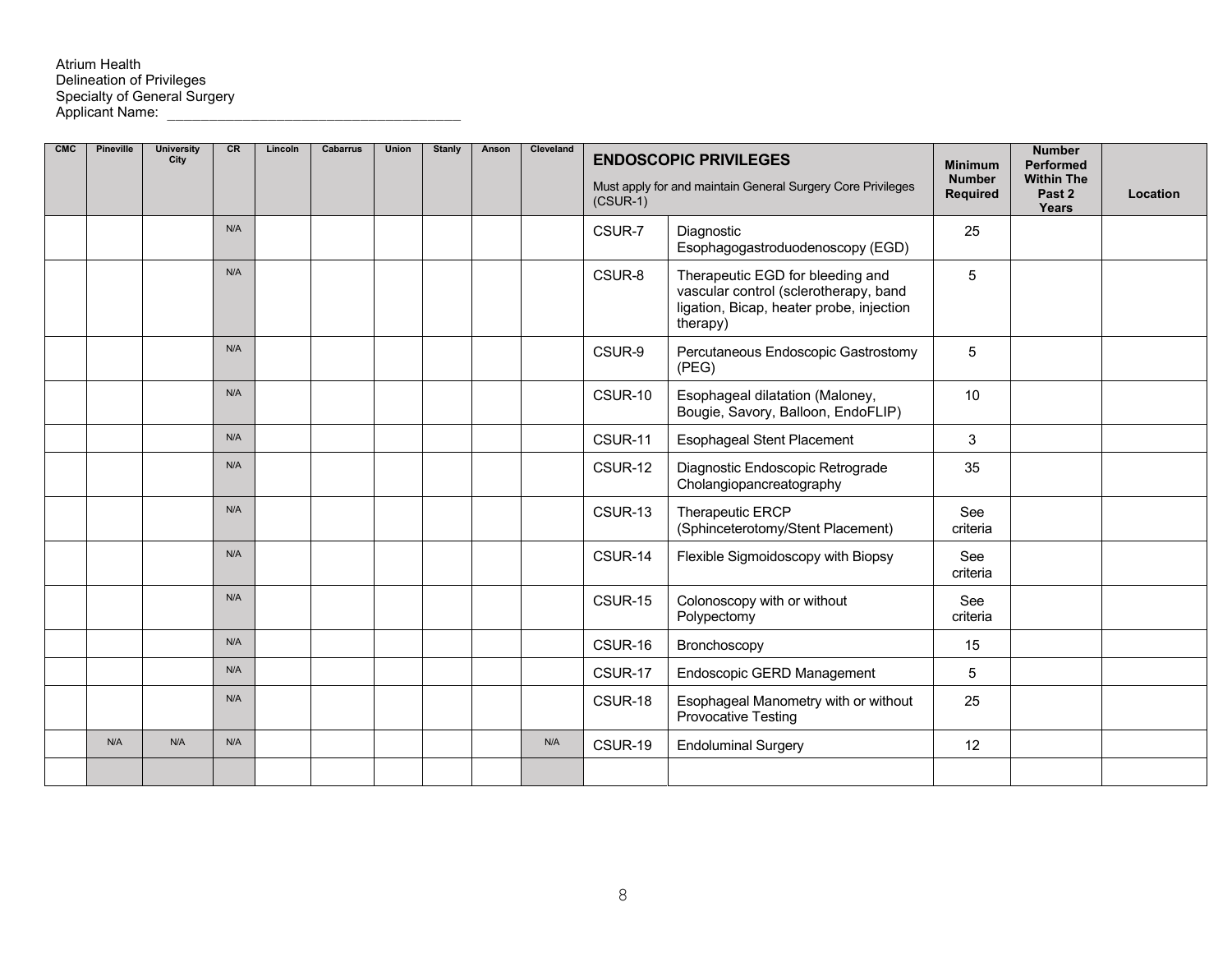| <b>CMC</b> | <b>Pineville</b>                                                                                                                                                                                                                                                                                                                                                                          | <b>University</b><br>City                                               | CR. | Lincoln | Cabarrus | Union | <b>Stanly</b> | Anson | Cleveland | <b>TRAUMA SERVICE</b> |                                                                                                                                                                                                                                                                                                                                                            |  |
|------------|-------------------------------------------------------------------------------------------------------------------------------------------------------------------------------------------------------------------------------------------------------------------------------------------------------------------------------------------------------------------------------------------|-------------------------------------------------------------------------|-----|---------|----------|-------|---------------|-------|-----------|-----------------------|------------------------------------------------------------------------------------------------------------------------------------------------------------------------------------------------------------------------------------------------------------------------------------------------------------------------------------------------------------|--|
|            |                                                                                                                                                                                                                                                                                                                                                                                           |                                                                         |     |         |          |       |               |       |           |                       | Must apply for and maintain General Surgery Core Privileges (CSUR-1)                                                                                                                                                                                                                                                                                       |  |
|            | N/A                                                                                                                                                                                                                                                                                                                                                                                       | N/A                                                                     | N/A | N/A     | N/A      | N/A   | N/A           | N/A   | N/A       | CSUR-20               | LEVEL I TRAUMA SERVICE PRIVILEGES - Privileges to evaluate, diagnose,<br>consult, provide pre-operative, intra-operative and post-operative surgical care,<br>perform surgical procedures and care of burns for trauma patients 18 years and<br>above. Trauma FAST ultrasound.                                                                             |  |
|            | N/A                                                                                                                                                                                                                                                                                                                                                                                       | N/A                                                                     | N/A | N/A     | N/A      | N/A   | N/A           | N/A   | N/A       | CSUR-21               | PEDIATRIC TRAUMA SERVICE PRIVILEGES - Privileges to evaluate, diagnose,<br>consult, provide pre-operative, intra-operative and post-operative surgical care,<br>perform surgical procedures for trauma patients and care of burns from birth through<br>17 years of age and with greater than 5% total body surface area burns. Trauma<br>FAST ultrasound. |  |
| N/A        | N/A<br>N/A<br>N/A<br>N/A<br>N/A<br>N/A<br>N/A<br>LEVEL III TRAUMA SERVICE PRIVILEGES - Privileges to evaluate, diagnose,<br>CSUR-22<br>consult, provide pre-operative, intra-operative and post-operative surgical care,<br>perform surgical procedures for trauma patients' adolescents and above, and care<br>of burns for patients from adolescents and above. Trauma FAST ultrasound. |                                                                         |     |         |          |       |               |       |           |                       |                                                                                                                                                                                                                                                                                                                                                            |  |
|            |                                                                                                                                                                                                                                                                                                                                                                                           | procedures, including vascular surgery, necessary to save life or limb. |     |         |          |       |               |       |           |                       | NOTE: Trauma and Pediatric Trauma Service Privileges include, but are not limited to, all procedures delineated as "CORE PROCEDURES" in this document, and any other operative                                                                                                                                                                             |  |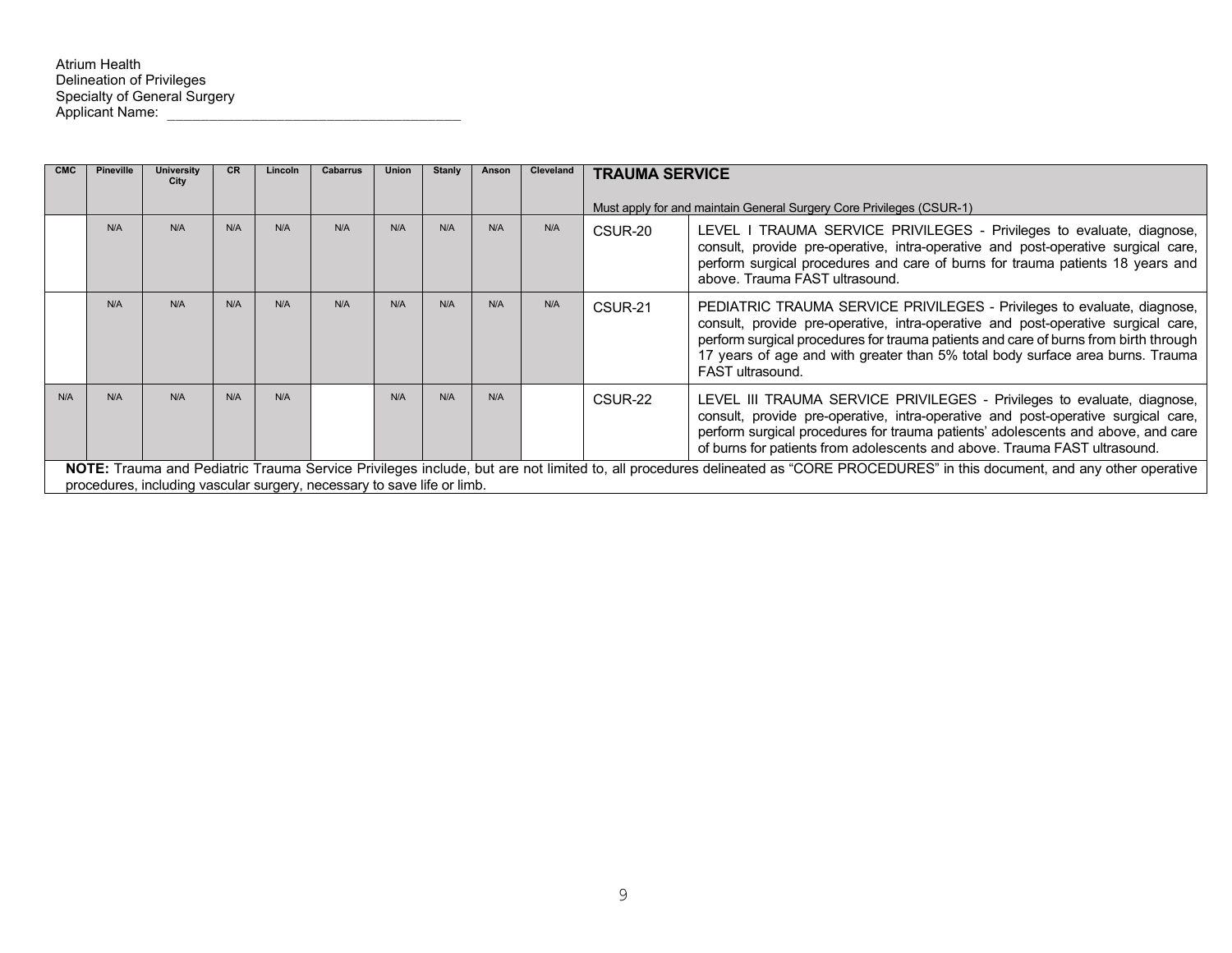## Atrium Health Delineation of Privileges Specialty of General Surgery Applicant Name: \_\_\_\_\_\_\_\_\_\_\_\_\_\_\_\_\_\_\_\_\_\_\_\_\_\_\_\_\_\_\_\_\_\_\_

| <b>CMC</b> | Pineville | <b>University</b><br>City | CR  | Lincoln | <b>Cabarrus</b> | <b>Union</b> | Stanly | Anson | Cleveland | <b>ADULT TRANSPLANT PRIVILEGES</b><br>Must apply for and maintain General Surgery Core Privileges<br>$(CSUR-1)$ |                                                                                                | <b>Minimum</b><br><b>Number</b><br>Required        | <b>Number</b><br>Performed<br><b>Within The</b><br>Past 2<br>Years | Location |
|------------|-----------|---------------------------|-----|---------|-----------------|--------------|--------|-------|-----------|-----------------------------------------------------------------------------------------------------------------|------------------------------------------------------------------------------------------------|----------------------------------------------------|--------------------------------------------------------------------|----------|
|            | N/A       | N/A                       | N/A | N/A     | N/A             | N/A          | N/A    | N/A   | N/A       | CSUR-23                                                                                                         | <b>Adult Liver Transplantation</b>                                                             | See<br>criteria                                    |                                                                    |          |
|            | N/A       | N/A                       | N/A | N/A     | N/A             | N/A          | N/A    | N/A   | N/A       | CSUR-24                                                                                                         | Live Donor Hepatectomy for Liver<br>Transplantation                                            | See<br>criteria                                    |                                                                    |          |
|            | N/A       | N/A                       | N/A | N/A     | N/A             | N/A          | N/A    | N/A   | N/A       | CSUR-25                                                                                                         | <b>Adult Renal Transplantation</b>                                                             | See<br>criteria                                    |                                                                    |          |
|            | N/A       | N/A                       | N/A | N/A     | N/A             | N/A          | N/A    | N/A   | N/A       | CSUR-26                                                                                                         | Pancreas Transplantation                                                                       | See<br>criteria                                    |                                                                    |          |
|            |           |                           |     |         |                 |              |        |       |           |                                                                                                                 |                                                                                                |                                                    |                                                                    |          |
| <b>CMC</b> | Pineville | <b>University</b><br>City | CR  | Lincoln | <b>Cabarrus</b> | <b>Union</b> | Stanly | Anson | Cleveland | $(CSUR-1)$                                                                                                      | PEDIATRIC TRANSPLANT PRIVILEGES<br>Must apply for and maintain General Surgery Core Privileges | <b>Minimum</b><br><b>Number</b><br><b>Required</b> | <b>Number</b><br>Performed<br><b>Within The</b><br>Past 2<br>Years | Location |
|            | N/A       | N/A                       | N/A | N/A     | N/A             | N/A          | N/A    | N/A   | N/A       | CSUR-27                                                                                                         | Pediatric Liver Transplantation                                                                | See<br>criteria                                    |                                                                    |          |
|            | N/A       | N/A                       | N/A | N/A     | N/A             | N/A          | N/A    | N/A   | N/A       | CSUR-28                                                                                                         | Pediatric Renal Transplantation                                                                | See<br>criteria                                    |                                                                    |          |
|            |           |                           |     |         |                 |              |        |       |           |                                                                                                                 | <b>SENTINEL NODE PRIVILEGES</b>                                                                |                                                    |                                                                    |          |
|            |           |                           |     |         |                 |              |        |       |           | $(CSUR-1)$                                                                                                      | Must apply for and maintain General Surgery Core Privileges                                    |                                                    |                                                                    |          |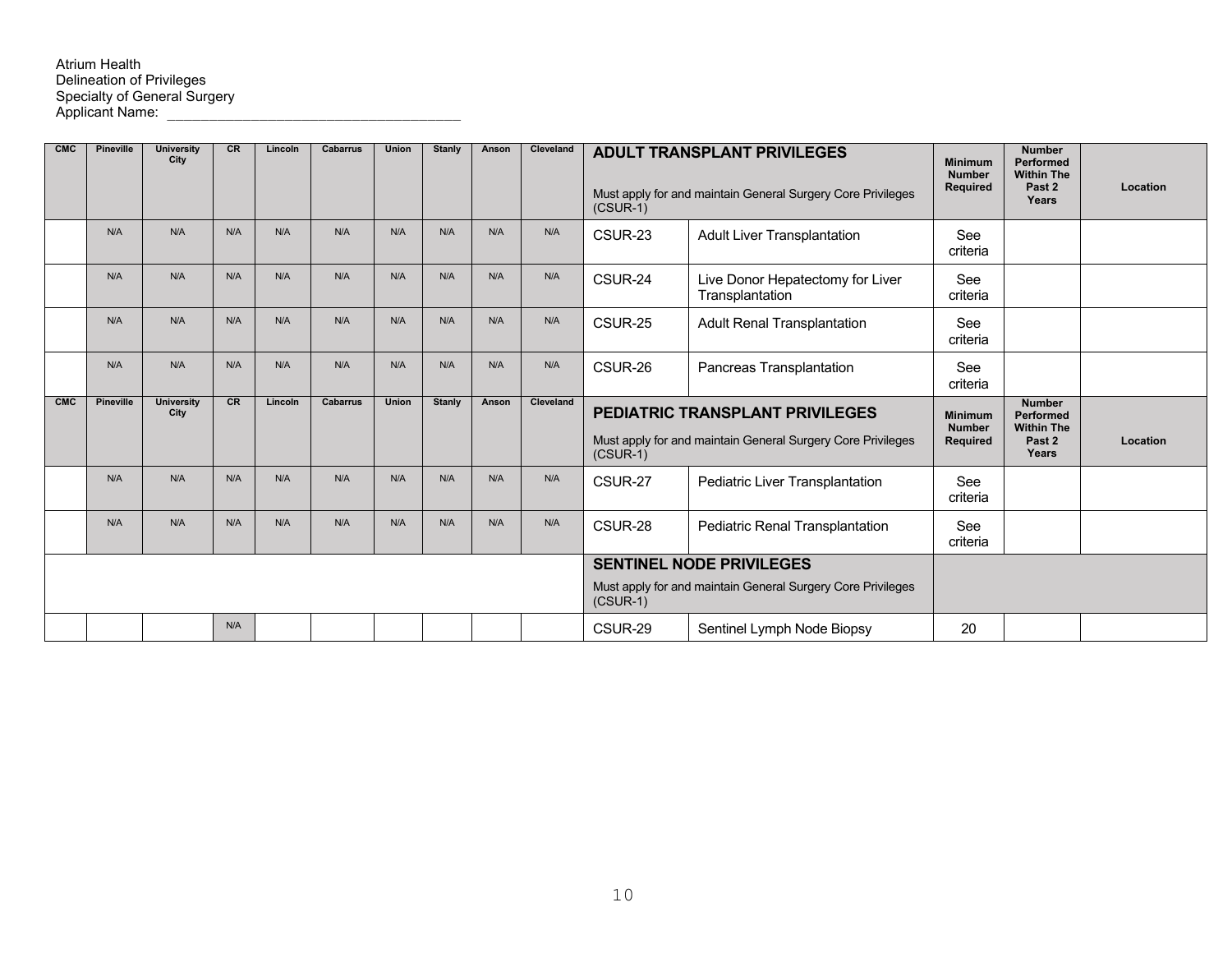| <b>CMC</b> | <b>Pineville</b> | <b>University</b><br>City | <b>CR</b> | Lincoln | <b>Cabarrus</b> | <b>Union</b> | Stanly        | Anson | Cleveland | <b>ULTRASONOGRAPHY PRIVILEGES</b><br>Must apply for and maintain General Surgery Core Privileges (CSUR-1)        |                                                             | Minimum<br><b>Number</b><br><b>Required</b>        | <b>Number</b><br>Performed<br><b>Within The</b><br>Past 2 Years                      | Location |
|------------|------------------|---------------------------|-----------|---------|-----------------|--------------|---------------|-------|-----------|------------------------------------------------------------------------------------------------------------------|-------------------------------------------------------------|----------------------------------------------------|--------------------------------------------------------------------------------------|----------|
|            |                  | N/A                       | N/A       |         |                 |              |               |       |           | CSUR-30                                                                                                          | Anal and Rectal Ultrasonography                             | 25                                                 |                                                                                      |          |
| <b>CMC</b> | <b>Pineville</b> | <b>University</b><br>City | CR        | Lincoln | <b>Cabarrus</b> | <b>Union</b> | <b>Stanly</b> | Anson | Cleveland | <b>LASER PRIVILEGES</b><br>$(CSUR-1)$                                                                            | Must apply for and maintain General Surgery Core Privileges | <b>Minimum</b><br><b>Number</b><br>Required        | <b>Number</b><br>Performed<br><b>Within The</b><br>Past <sub>2</sub><br>Years        | Location |
|            |                  |                           | N/A       |         |                 |              |               |       |           | CSUR-31                                                                                                          | C <sub>02</sub> Laser                                       | See<br>criteria                                    |                                                                                      |          |
|            |                  |                           | N/A       |         |                 |              |               |       |           | CSUR-32                                                                                                          | YAG Laser                                                   | See<br>criteria                                    |                                                                                      |          |
| <b>CMC</b> | <b>Pineville</b> | <b>University</b><br>City | <b>CR</b> | Lincoln | <b>Cabarrus</b> | <b>Union</b> | <b>Stanly</b> | Anson | Cleveland | <b>BARIATRIC SURGERY</b><br>Must apply for and maintain General Surgery Core Privileges<br>$(CSUR-1)$            |                                                             | <b>Minimum</b><br><b>Number</b><br><b>Required</b> | <b>Number</b><br><b>Performed</b><br><b>Within The</b><br>Past <sub>2</sub><br>Years | Location |
|            | N/A              | N/A                       | N/A       |         |                 |              |               |       |           | CSUR-33                                                                                                          | <b>Bariatric Surgery</b>                                    | 24                                                 |                                                                                      |          |
| <b>CMC</b> | <b>Pineville</b> | <b>University</b><br>City | CR        | Lincoln | <b>Cabarrus</b> | Union        | Stanly        | Anson | Cleveland | <b>MAMMOSITE CATHETER INSERTION</b><br>Must apply for and maintain General Surgery Core Privileges<br>$(CSUR-1)$ |                                                             | <b>Minimum</b><br><b>Number</b><br>Required        | <b>Number</b><br>Performed<br><b>Within The</b><br>Past 2<br>Years                   | Location |
|            |                  | N/A                       | N/A       |         |                 |              |               |       |           | CSUR-34                                                                                                          | MammoSite Catheter Insertion                                | See<br>criteria                                    |                                                                                      |          |

| <b>CMC</b> | Pineville | <b>University</b><br>City | <b>CR</b> | Lincoln | Cabarrus | <b>Union</b> | Stanly | Anson | Cleveland | $(CSUR-1)$ | <b>ROBOTIC ASSISTED SURGERY</b><br>Must apply for and maintain General Surgery Core Privileges | <b>Minimum</b><br><b>Number</b><br>Required | <b>Number</b><br>Performed<br><b>Within The</b><br>Past 2<br>Years | Location |
|------------|-----------|---------------------------|-----------|---------|----------|--------------|--------|-------|-----------|------------|------------------------------------------------------------------------------------------------|---------------------------------------------|--------------------------------------------------------------------|----------|
|            |           |                           | N/A       |         |          |              |        |       |           | CSUR-35    | Robotic Assisted Surgery                                                                       | See<br>criteria                             |                                                                    |          |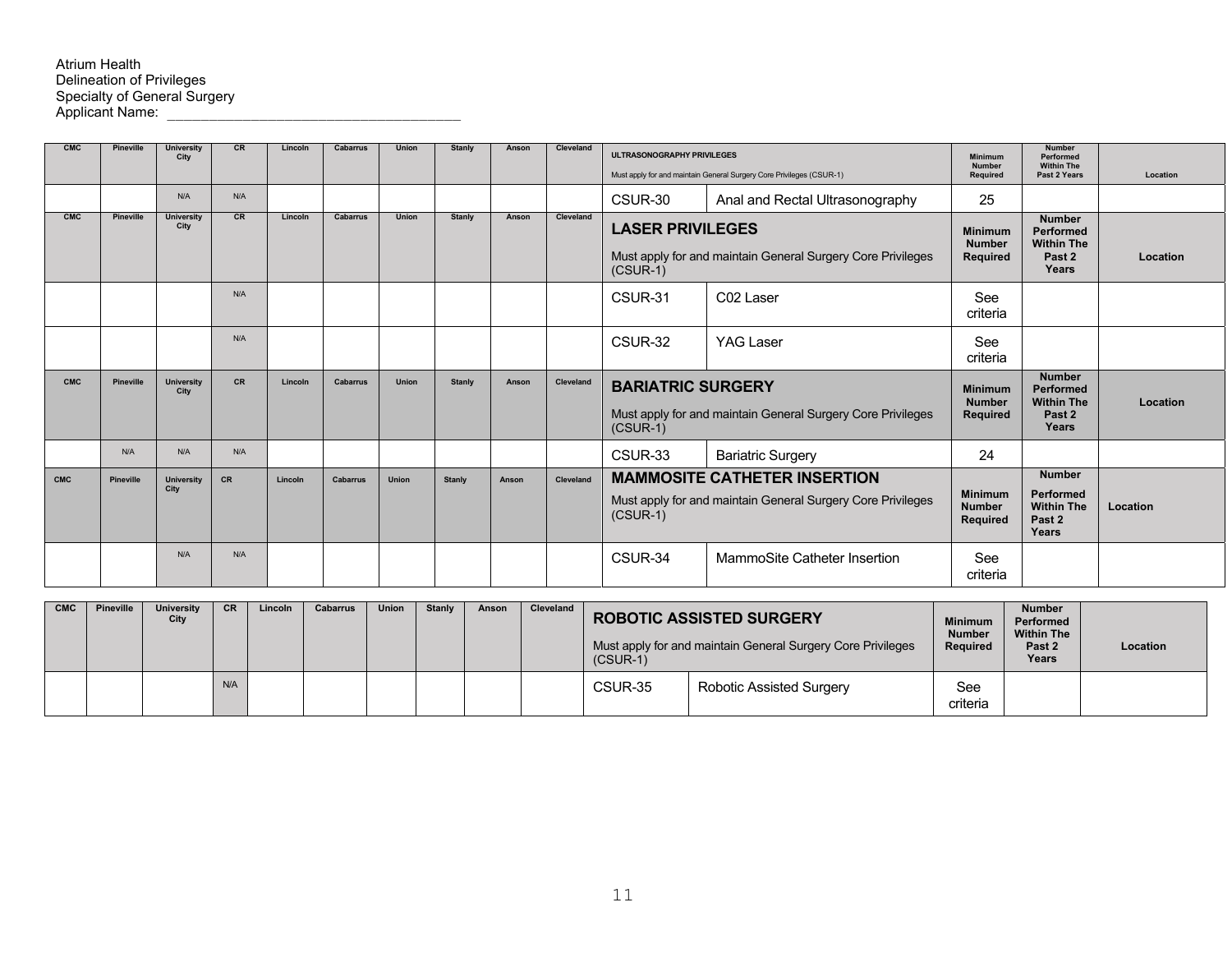## Atrium Health Delineation of Privileges Specialty of General Surgery Applicant Name: \_\_\_\_\_\_\_\_\_\_\_\_\_\_\_\_\_\_\_\_\_\_\_\_\_\_\_\_\_\_\_\_\_\_\_

| <b>CMC</b> | <b>Pineville</b> | <b>University</b><br>City | <b>CR</b> | Lincoln | <b>Cabarrus</b> | Union | Stanly | Anson | Cleveland | <b>SPECIAL PRIVILEGES</b><br>Must apply for and maintain General Surgery Core Privileges<br>$(CSUR-1)$ |                                                       | <b>Minimum</b><br><b>Number</b><br>Required | <b>Number</b><br>Performed<br><b>Within The</b><br>Past 2<br>Years | Location |
|------------|------------------|---------------------------|-----------|---------|-----------------|-------|--------|-------|-----------|--------------------------------------------------------------------------------------------------------|-------------------------------------------------------|---------------------------------------------|--------------------------------------------------------------------|----------|
|            |                  |                           | N/A       |         |                 |       |        |       |           | CSUR-36                                                                                                | Dynamic Abdominal Sonography for<br>Hernias (DASH)    | 25                                          |                                                                    |          |
| N/A        | N/A              | N/A                       | N/A       | N/A     |                 | N/A   | N/A    | N/A   | N/A       | CSUR-37                                                                                                | CyberKnife in a Supportive Role                       | See<br>Criteria                             |                                                                    |          |
|            |                  |                           | N/A       |         |                 |       |        |       |           | CSUR-38                                                                                                | <b>VNUS Procedure</b>                                 | See<br>Criteria                             |                                                                    |          |
|            |                  |                           | N/A       |         |                 |       |        |       |           | CSUR-39                                                                                                | Interstim Therapy (Sacral<br>Neuromodulation Therapy) | See<br>Criteria                             |                                                                    |          |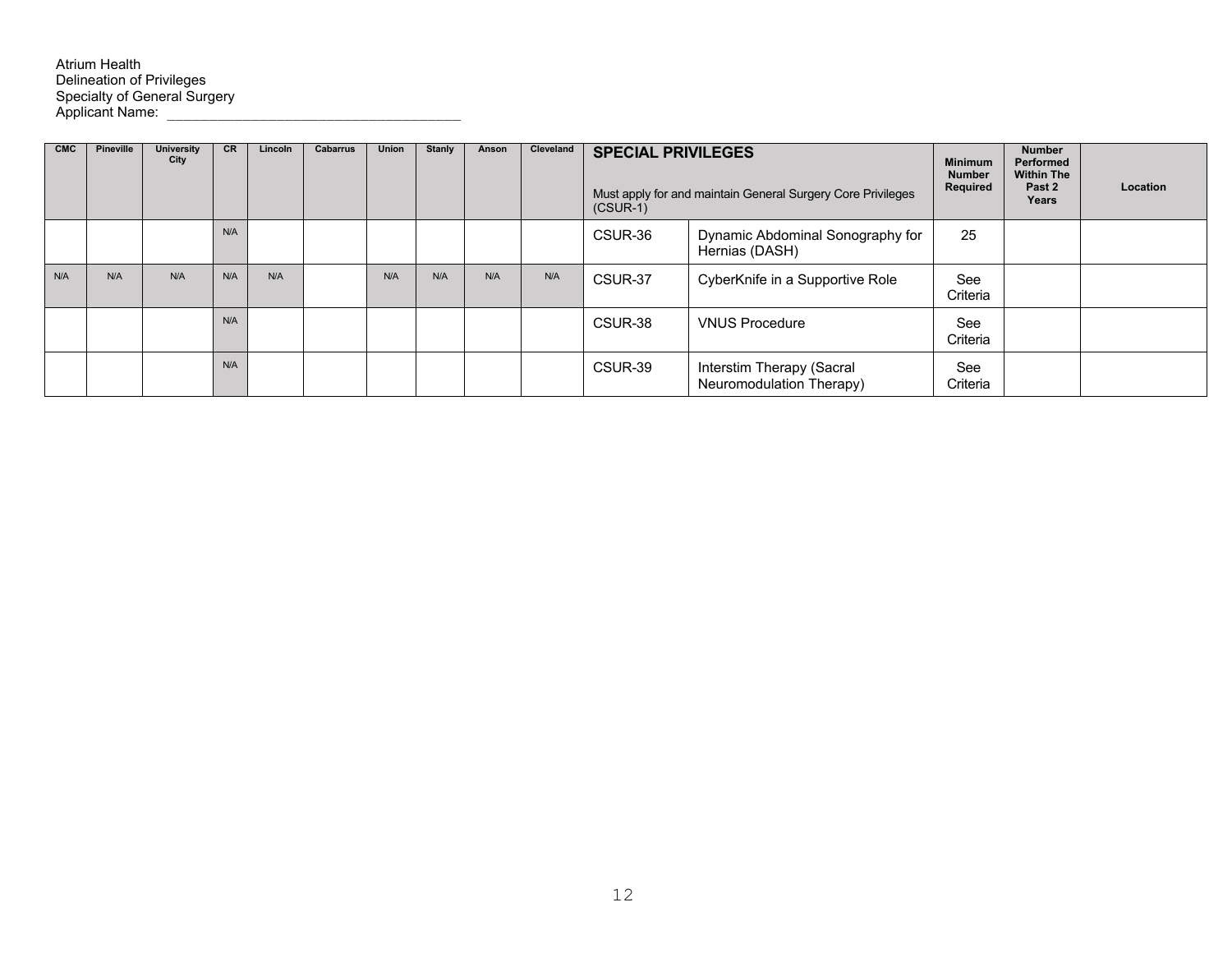## **PRIVILEGES REQUESTED BY:**

I have requested only those privileges for which by education, training, current experience, and demonstrated performance I am qualified to perform, and that I wish to exercise at Atrium Health, and;

I understand that:

- (a) In exercising any clinical privileges granted, I am constrained by hospital and medical staff policies and rules applicable generally and any applicable to the particular situation.
- (b) Any restriction on the clinical privileges granted to me is waived in an emergency situation and in such a situation my actions are governed by the applicable section of the medical staff bylaws or related documents.

I attest that I am not currently a user of illegal drugs or do not currently abuse the use of legal drugs.

\_\_\_\_\_\_\_\_\_\_\_\_\_\_\_\_\_\_\_\_\_

I attest that I do not have a physical or mental condition which could affect my motor skills or ability to exercise the clinical privileges requested or that I require an accommodation in order to exercise the privileges requested safely and competently.

Signature Date

Print Name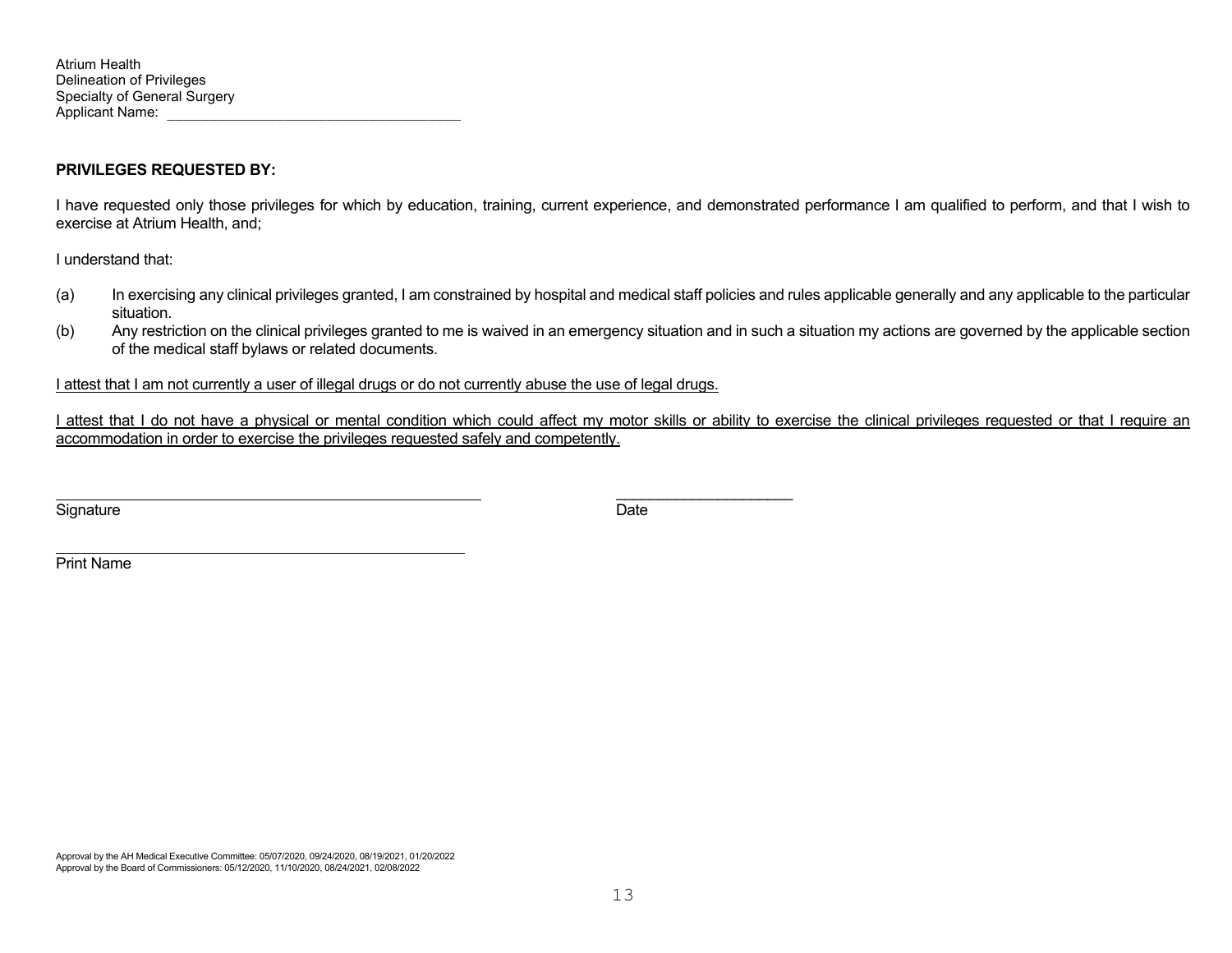## **CSUR-4(a): MICROVASCULAR FREE FLAP RECONSTRUCTION OF THE HEAD AND NECK**

**SHORT DEFINITION:** Microvascular Free Flap Reconstruction of the Head and Neck surgery is an important skill set for surgeons performing large ablative procedures of head and neck malignancies which often leave functional and aesthetic defects. Microvascular Free Flap Reconstruction of the Head and Neck defects includes the elevation of the flap, the inset of the flap for functional purposes, and a microvascular anastomosis of the artery/vein for viability. Free flap reconstruction is the standard of care for large volume extirpative surgeries of the head and neck that cannot otherwise be reconstructed well with local or pedicled flaps.

**SKILLS AND TRAINING NEEDED:** Skills should include the ability to diagnose malignancies which will require extirpative surgery resulting in large functional/aesthetic defects. Skills should include perioperative management of patients undergoing microvascular reconstruction including ICU and floor monitoring of flap function/viability. Required knowledge and skills include elevation of tissue, inset of free flap, and microvascular anastamosis of artery/vein. Knowledge should include the management of potential complications and revisions.

## **CREDENTIALS REQUIRED:**

- 1. Apply for and meet the necessary criteria to be granted privileges for Advanced Head and Neck Oncologic Surgery Core Privileges (CSUR-3); **AND**
- 2. Provide documentation of successful completion of an approved fellowship training in Head and Neck Oncology which included a minimum of ten (10) Microvascular Free Flap Reconstruction of the Head and Neck surgery procedures within the past two (2) years; **OR**
- 2. Provide documentation of successful completion of an approved, recognized course in Head and Neck Oncology which included a minimum of ten (10) Microvascular Free Flap Reconstruction of the Head and Neck surgery procedures within the past two (2) years; **OR**
- 3. Submit the PERMISSION TO BE PROCTORED REQUEST FORM requesting concurrent proctoring by a physician who currently holds privileges to perform Microvascular Free Flap Reconstruction of the Head and Neck. You must provide documentation of proctoring for ten (10) procedures.

### **Maintenance Criteria for Continued Privileges:**

The Physician must submit a minimum of five (5) procedures over the past two (2) years based on acceptable results of ongoing professional practice evaluation and outcomes to reapply for special privileges. This will be reviewed at the time of reappointment. Physicians who would like to continue to hold any special privileges but are unable to document the minimal number will be requested to voluntarily withdraw their request for such privileges and to complete the necessary proctoring forms.

**========================================================================================================================================**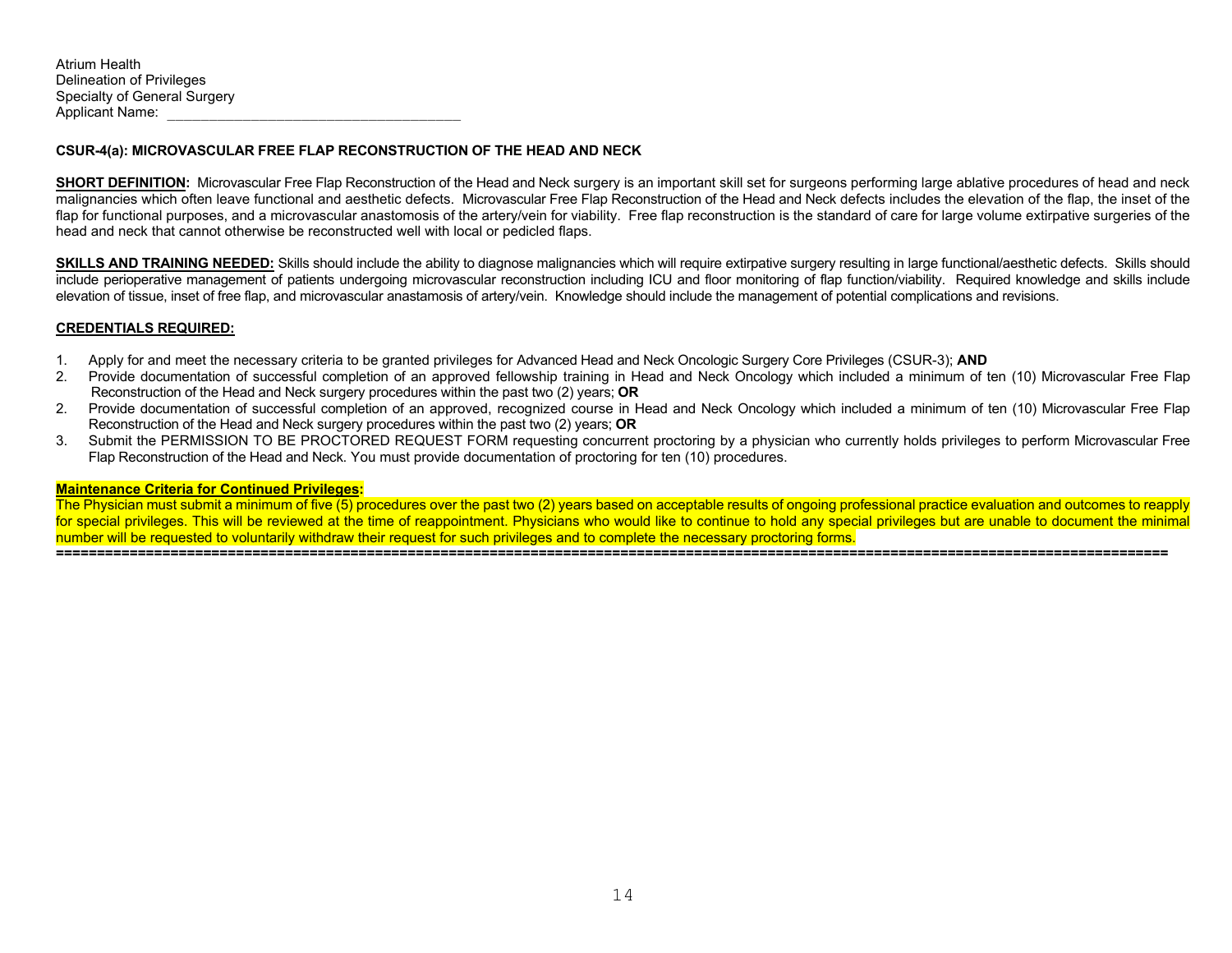## **CSUR-5(a): EXTRACORPOREAL MEMBRANE OXYGENATION (ECMO) MANAGEMENT**

**SHORT DEFINITION:** ECMO is the specialized technique of mechanical extracorporeal cardiac and/or respiratory support for patients with life-threatening failure of heart or lung function.

## **SKILLS AND TRAINING NEEDED:**

- 1. Provide verification from the fellowship program director that the Applicant has been trained in ECMO and has participated in the management of four (4) cases within the past two (2) years; **OR**
- 1. Provide documentation of certification of attendance at an ECMO Management Course indicating the completion of didactic and simulation training exercise within the past two (2) years; **AND**
- 2. Upon documentation of above, the Applicant must complete the Permission to be Proctored Request Form requesting to be proctored for four (4) cases of active ECMO management; **OR**
- 1. Provide verification from the Chief/Chairman of the Applicant's Department that the Applicant has performed active ECMO management within the two (2) years; **AND**
- 2. Provide case log documentation of successful active ECMO management of four (4) cases within the past two (2) years.

#### **CRITERIA FOR MAINTENANCE OF PRIVILEGES (CSUR-5(a)):**

The Physician must provide documentation of ECMO management of four (4) cases over a two (2) year period to be eligible to reapply for ECMO privileges. This will be reviewed at the time of the physician's reappointment. Physicians who would like to continue to hold ECMO privileges but are unable to document the minimal number will be requested to voluntarily withdraw their request for the privilege and submit a Request to Be Proctored Form. **===========================================================================================================================================** 

**ENDOSCOPIC PROCEDURES:** For each of the procedures listed below, you are required to demonstrate the performance of a minimum number of procedures in each category. For each procedure, the applicant must also demonstrate that he/she possesses the cognitive and technical skills necessary to perform the procedure. Please submit a case log for each of the

privileges being requested.

### **CSUR-7: DIAGNOSTIC ESOPHAGOGASTRODUODENOSOCOPY (EGD)**

The applicant must meet the following:

- 1. Provide documentation of the successful completion of a residency program in General Surgery within the past two (2) years and have written documentation from the Program Director demonstrating competency in Diagnostic Esophagogastroduodenosocopy (EGD); **OR**
- 1. Provide a minimum number of twenty-five (25) cases performed within the past two (2) years; **OR**
- 1. Submit the PERMISSION TO BE PROCTORED REQUEST FORM requesting concurrent proctoring by a physician who currently holds privileges to perform Diagnostic Esophagogastroduodenosocopy (EGD). You must provide documentation of proctoring for ten (10) procedures.

#### **CRITERIA FOR MAINTENANCE OF PRIVILEGES (CSUR-7):**

The Physician must perform a minimum of four (4) procedures over the past two (2) years based on acceptable results of ongoing professional practice evaluation and outcomes to reapply for privileges. This will be reviewed at the time of the physician's reappointment. Physicians who would like to continue to hold privileges but are unable to document the minimal number will be requested to voluntarily withdraw their request for such privileges and to complete the necessary proctoring forms. **===========================================================================================================================================**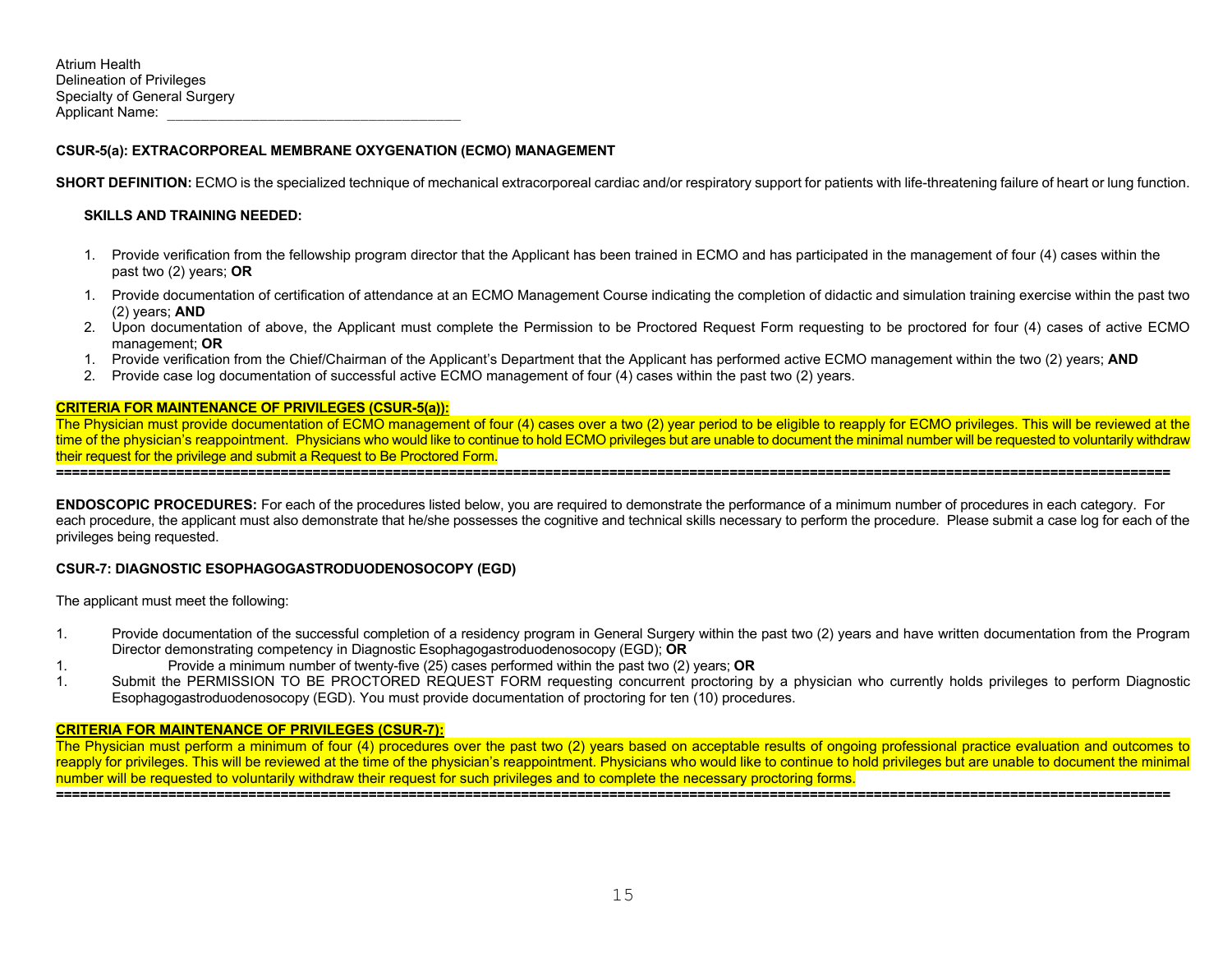## **CSUR-8 THERAPEUTIC EGD FOR BLEEDING AND VASCULAR CONTROL**

The applicant must meet the following:

- 1. Apply for and meet the criteria for Diagnostic Esophagogastroduodenoscopy (CSUR-7); **AND**
- 2. Provide documentation of the successful completion of a residency program in General Surgery within the past two (2) years and have written documentation from the Program Director demonstrating competency in Therapeutic EGD With Sclerotherapy/Band Ligation, Bicap, Heater Probe, Injection Therapy; **OR**
- 2. Provide a minimum number of five (5) cases performed within the past two (2) years; **OR**
- 2. Submit the PERMISSION TO BE PROCTORED REQUEST FORM requesting concurrent proctoring by a physician who currently holds privileges to perform Therapeutic EGD With Sclerotherapy/Band Ligation. You must provide documentation of proctoring for five (5) procedures.

## **CRITERIA FOR MAINTENANCE OF PRIVILEGES (CSUR-8):**

The Physician must perform a minimum of two (2) procedures over the past two (2) years based on acceptable results of ongoing professional practice evaluation and outcomes to reapply for privileges. This will be reviewed at the time of the physician's reappointment. Physicians who would like to continue to hold privileges but are unable to document the minimal number will be requested to voluntarily withdraw their request for such privileges and to complete the necessary proctoring forms.

**===========================================================================================================================================** 

## **CSUR-9: PERCUTANEOUS ENDOSCOPIC GASTROSTOMY (PEG)**

The applicant must meet the following:

- 1. Apply for and meet the criteria for Diagnostic Esophagogastroduodenoscopy (CSUR-7); **AND**
- 2. Provide documentation of the successful completion of a residency program in General Surgery within the past two (2) years and have written documentation from the Program Director demonstrating competency in Percutaneous Endoscopic Gastrostomy (PEG); **OR**
- 2. Provide a minimum number of five (5) cases performed within the past two (2) years; **OR**
- 2. Submit the PERMISSION TO BE PROCTORED REQUEST FORM requesting concurrent proctoring by a physician who currently holds privileges to Percutaneous Endoscopic Gastrostomy (PEG). You must provide documentation of proctoring for five (5) procedures.

### **CRITERIA FOR MAINTENANCE OF PRIVILEGES (CSUR-9):**

The Physician must perform a minimum of four (4) procedures over the past two (2) years based on acceptable results of ongoing professional practice evaluation and outcomes to reapply for privileges. This will be reviewed at the time of the physician's reappointment. Physicians who would like to continue to hold privileges but are unable to document the minimal number will be requested to voluntarily withdraw their request for such privileges and to complete the necessary proctoring forms. **===========================================================================================================================================**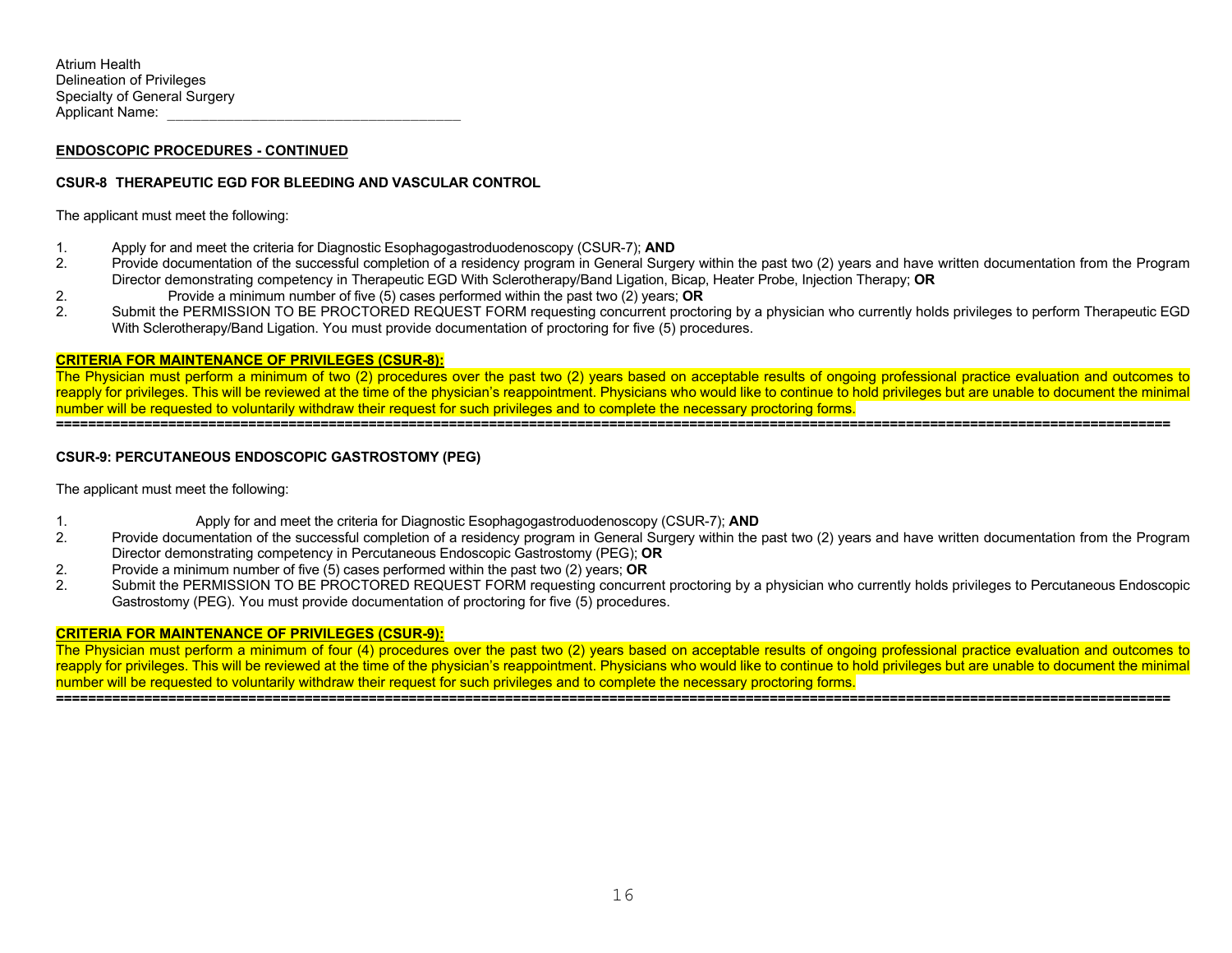## **CSUR-10: ESOPHAGEAL DILATATION (MALONEY DILATORS, BOUGIE, SAVORY, BALLOON, ENDOFLIP)**

The applicant must meet the following:

- 1. Provide documentation of the successful completion of a residency program in General Surgery within the past two (2) years and have written documentation from the Program Director demonstrating competency in Simple Esophageal Dilatation (Maloney Dilators) Complex Esophageal Dilatation (Savory/Balloon); **OR**
- 1. Provide a minimum number of ten (10) cases performed within the past two (2) years; **OR**
- 1. Submit the PERMISSION TO BE PROCTORED REQUEST FORM requesting concurrent proctoring by a physician who currently holds privileges to perform Simple Esophageal Dilatation (Maloney Dilators) and/or Complex Esophageal Dilatation (Savory/Balloon) You must provide documentation of proctoring for ten (10) procedures.

### **CRITERIA FOR MAINTENANCE OF PRIVILEGES (CSUR-10):**

The Physician must perform a minimum of four (4) procedures over the past two (2) years based on acceptable results of ongoing professional practice evaluation and outcomes to reapply for privileges. This will be reviewed at the time of the physician's reappointment. Physicians who would like to continue to hold privileges but are unable to document the minimal number will be requested to voluntarily withdraw their request for such privileges and to complete the necessary proctoring forms. **===========================================================================================================================================** 

## **CSUR-11: ESOPHAGEAL STENT PLACEMENT**

The applicant must meet the following:

- 1. Provide documentation of the successful completion of a residency program in General Surgery within the past two (2) years and have written documentation from the Program Director demonstrating competency in Esophageal Stent Placement; **OR**
- 1. Provide a minimum number of three (3) cases performed within the past two (2) years; **OR**
- 1. Submit the PERMISSION TO BE PROCTORED REQUEST FORM requesting concurrent proctoring by a physician who currently holds privileges to perform Esophageal Stent Placement. You must provide documentation of proctoring for three (3) procedures.

### **CRITERIA FOR MAINTENANCE OF PRIVILEGES (CSUR-11):**

The Physician must perform a minimum of three (3) procedures over the past two (2) years based on acceptable results of ongoing professional practice evaluation and outcomes to reapply for privileges. This will be reviewed at the time of the physician's reappointment. Physicians who would like to continue to hold privileges but are unable to document the minimal number will be requested to voluntarily withdraw their request for such privileges and to complete the necessary proctoring forms.

**===========================================================================================================================================**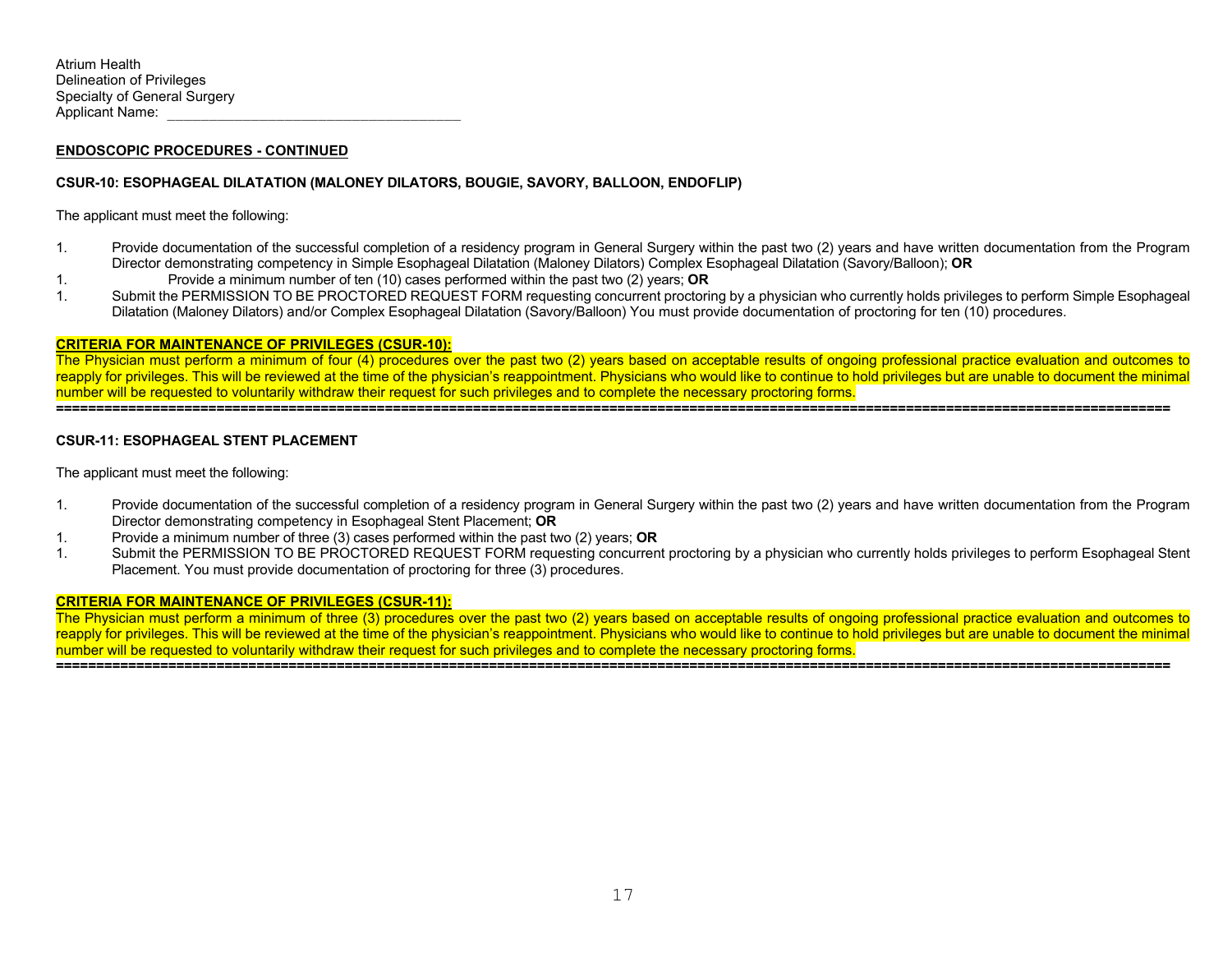## **CSUR-12: DIAGNOSTIC ENDOSCOPIC RETROGRADE CHOLANGIOPANCREATOGRAPHY**

The applicant must meet the following:

- 1. Provide documentation of the successful completion of a residency program in General Surgery within the past two (2) years and have written documentation from the Program Director demonstrating competency in Diagnostic Endoscopic Retrograde Cholangiopancreatography; **OR**
- 1. Provide a minimum number of thirty-five (35) cases performed within the past two (2) years; **OR**
- 1. Submit the PERMISSION TO BE PROCTORED REQUEST FORM requesting concurrent proctoring by a physician who currently holds privileges to perform Diagnostic Endoscopic Retrograde Cholangiopancreatography. You must provide documentation of proctoring for thirty-five (35) procedures.

#### **CRITERIA FOR MAINTENANCE OF PRIVILEGES (CSUR-12):**

The Physician must perform a minimum of fifteen (15) procedures over the past two (2) years based on acceptable results of ongoing professional practice evaluation and outcomes to reapply for privileges. This will be reviewed at the time of the physician's reappointment. Physicians who would like to continue to hold privileges but are unable to document the minimal number will be requested to voluntarily withdraw their request for such privileges and to complete the necessary proctoring forms.

## **===========================================================================================================================================**

## **CSUR-13: THERAPEUTIC ERCP (SPHINCTEROTOMY/STENT PLACEMENT)**

The applicant must meet the following:

- 1. Apply for and meet the criteria for Diagnostic Endoscopic Retrograde Cholangiopan-creatography (CSUR-13); **AND**
- 2. Provide documentation of the successful completion of a residency program in General Surgery within the past two (2) years and have written documentation from the Program Director demonstrating competency in Therapeutic ERCP (Sphincterotomy/Stent Placement); **OR**
- 2. Provide a minimum of five (5) sphincterotomies and five (5) stent placements must be performed within the past two (2) years; **OR**
- Submit the PERMISSION TO BE PROCTORED REQUEST FORM requesting concurrent proctoring by a physician who currently holds privileges to Therapeutic ERCP (Sphincterotomy/Stent Placement). You must provide documentation of proctoring for five (5) sphincterotomies and five (5) stent placements.

### **CRITERIA FOR MAINTENANCE OF PRIVILEGES (CSUR-13):**

The Physician must perform a minimum of ten (10) procedures over the past two (2) years based on acceptable results of ongoing professional practice evaluation and outcomes to reapply for privileges. This will be reviewed at the time of the physician's reappointment. Physicians who would like to continue to hold privileges but are unable to document the minimal number will be requested to voluntarily withdraw their request for such privileges and to complete the necessary proctoring forms. **===========================================================================================================================================**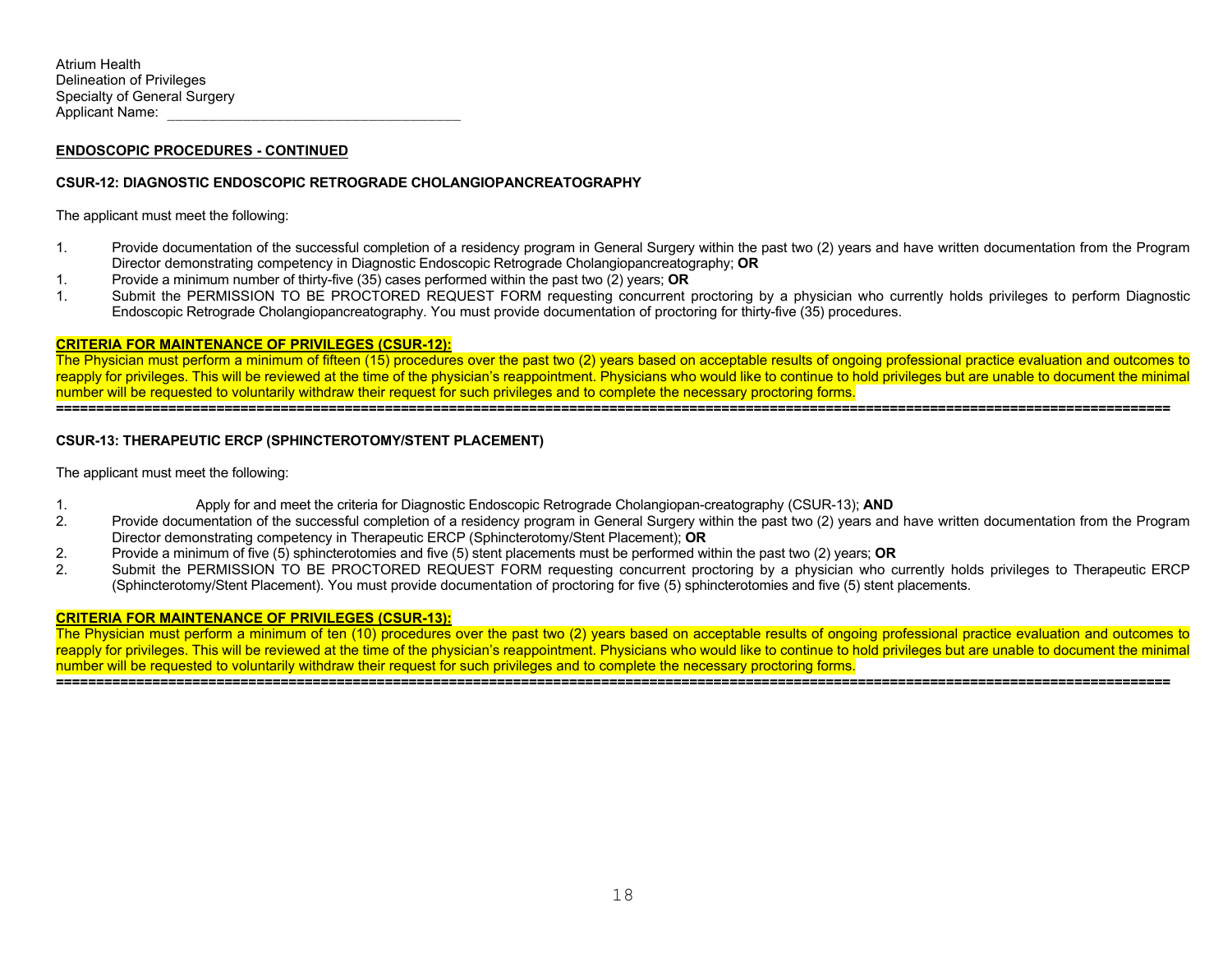#### **ENDOSCOPIC PROCEDURES - CONTINUED**

#### **CSUR-14: FLEXIBLE SIGMOIDOSCOPY WITH BIOPSY**

The applicant must meet the following:

- 1. Provide documentation of the successful completion of a residency program in General Surgery within the past two (2) years and have written documentation from the Program Director demonstrating competency in Flexible Sigmoidoscopy with Biopsy; **OR**
- 1. Provide a minimum of fifteen (15) procedures, five (5) with biopsy, must be performed within the past two (2) years; **OR**
- 1. Submit the PERMISSION TO BE PROCTORED REQUEST FORM requesting concurrent proctoring by a physician who currently holds privileges to Flexible Sigmoidoscopy with Biopsy. You must provide documentation of proctoring for fifteen (15) procedures, five (5) with biopsy.

#### **CRITERIA FOR MAINTENANCE OF PRIVILEGES (CSUR-14):**

The Physician must perform a minimum of ten (10) procedures over the past two (2) years based on acceptable results of ongoing professional practice evaluation and outcomes to reapply for privileges. This will be reviewed at the time of the physician's reappointment. Physicians who would like to continue to hold privileges but are unable to document the minimal number will be requested to voluntarily withdraw their request for such privileges and to complete the necessary proctoring forms. **===========================================================================================================================================** 

## **CSUR-15: COLONOSCOPY WITH OR WITHOUT POLYPECTOMY**

The applicant must meet the following:

- 1. Provide documentation of the successful completion of a residency program in General Surgery within the past two (2) years and have written documentation from the Program Director demonstrating competency in Colonoscopy with or without Polypectomy; **OR**
- 1. Provide a minimum of ten (10) procedures, five (5) with biopsy, must be performed within the past two (2) years; **OR**
- 1. Submit the PERMISSION TO BE PROCTORED REQUEST FORM requesting concurrent proctoring by a physician who currently holds privileges to Colonoscopy with or without Polypectomy. You must provide documentation of proctoring for ten (10) procedures, five (5) with biopsy.

#### **CRITERIA FOR MAINTENANCE OF PRIVILEGES (CSUR-15):**

The Physician must perform a minimum of ten (10) procedures over the past two (2) years based on acceptable results of ongoing professional practice evaluation and outcomes to reapply for privileges. This will be reviewed at the time of the physician's reappointment. Physicians who would like to continue to hold privileges but are unable to document the minimal number will be requested to voluntarily withdraw their request for such privileges and to complete the necessary proctoring forms.

**===========================================================================================================================================**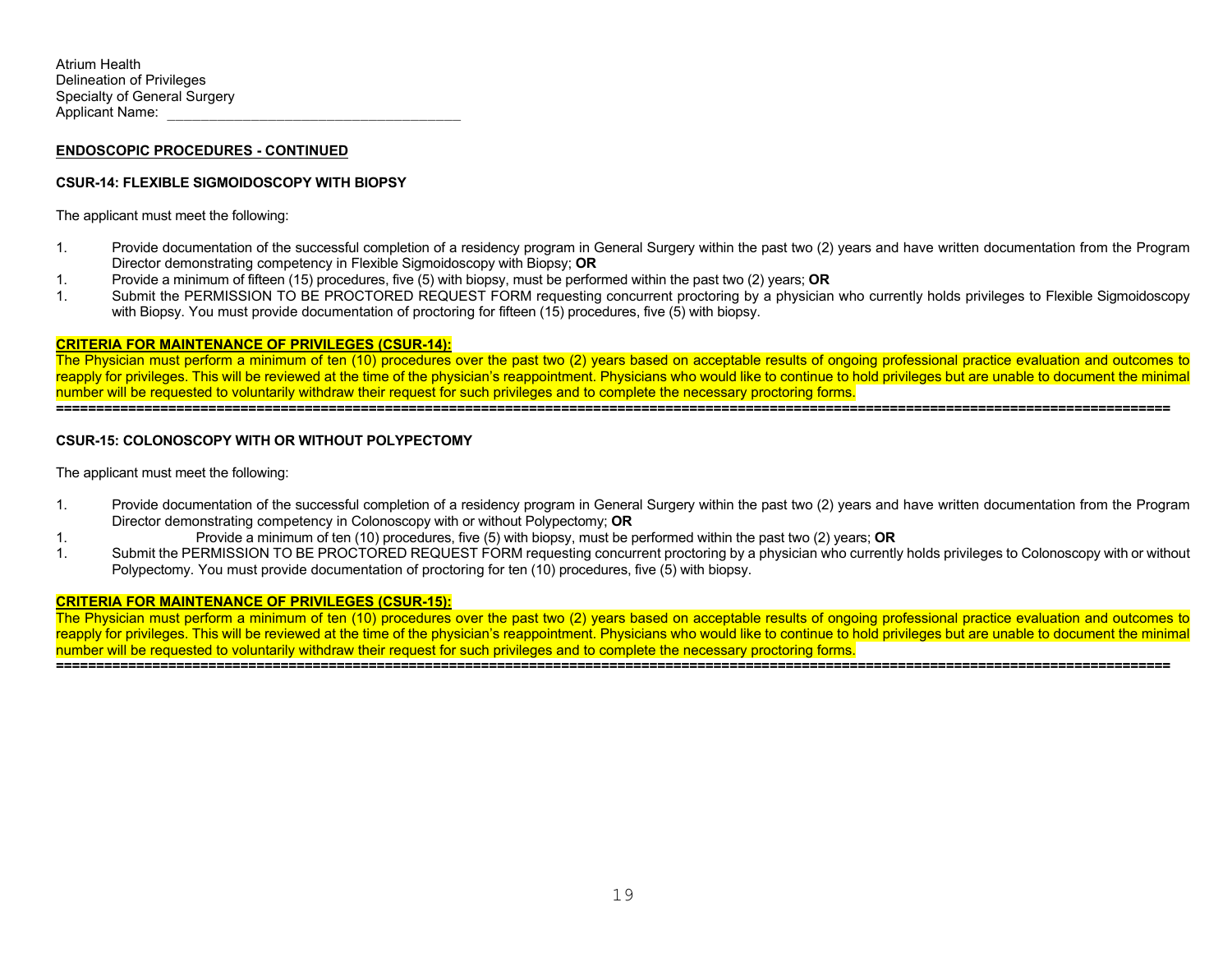#### **CSUR-16: BRONCHOSCOPY**

The applicant must meet the following:

- 1. Provide documentation of the successful completion of a residency program in General Surgery within the past two (2) years and have written documentation from the Program Director demonstrating competency in Bronchoscopy; **OR**
- 1. Provide a minimum number of fifteen (15) cases performed within the past two (2) years; **OR**
- 1. Submit the PERMISSION TO BE PROCTORED REQUEST FORM requesting concurrent proctoring by a physician who currently holds privileges to perform Bronchoscopy. You must provide documentation of proctoring for fifteen (15) procedures.

#### **CRITERIA FOR MAINTENANCE OF PRIVILEGES (CSUR-16):**

The Physician must perform a minimum of four (4) procedures over the past two (2) years based on acceptable results of ongoing professional practice evaluation and outcomes to reapply for privileges. This will be reviewed at the time of the physician's reappointment. Physicians who would like to continue to hold privileges but are unable to document the minimal number will be requested to voluntarily withdraw their request for such privileges and to complete the necessary proctoring forms. **===========================================================================================================================================** 

#### **CSUR-17: ENDOSCOPIC GERD MANAGEMENT**

The applicant must meet the following:

- 1. Provide documentation of the successful completion of a residency program in General Surgery within the past two (2) years and have written documentation from the Program Director demonstrating competency in Endoscopic Gerd Management; **OR**
- 1. Provide a minimum number of five (5) patients managed within the past two (2) years; **OR**
- 1. Submit the PERMISSION TO BE PROCTORED REQUEST FORM requesting concurrent proctoring by a physician who currently holds privileges to perform Endoscopic Gerd Management. You must provide documentation of proctoring for the management of five (5) patients.

#### **CRITERIA FOR MAINTENANCE OF PRIVILEGES (CSUR-17):**

The Physician must perform a minimum of five (5) procedures over the past two (2) years based on acceptable results of ongoing professional practice evaluation and outcomes to reapply for privileges. This will be reviewed at the time of the physician's reappointment. Physicians who would like to continue to hold privileges but are unable to document the minimal number will be requested to voluntarily withdraw their request for such privileges and to complete the necessary proctoring forms.

**===========================================================================================================================================**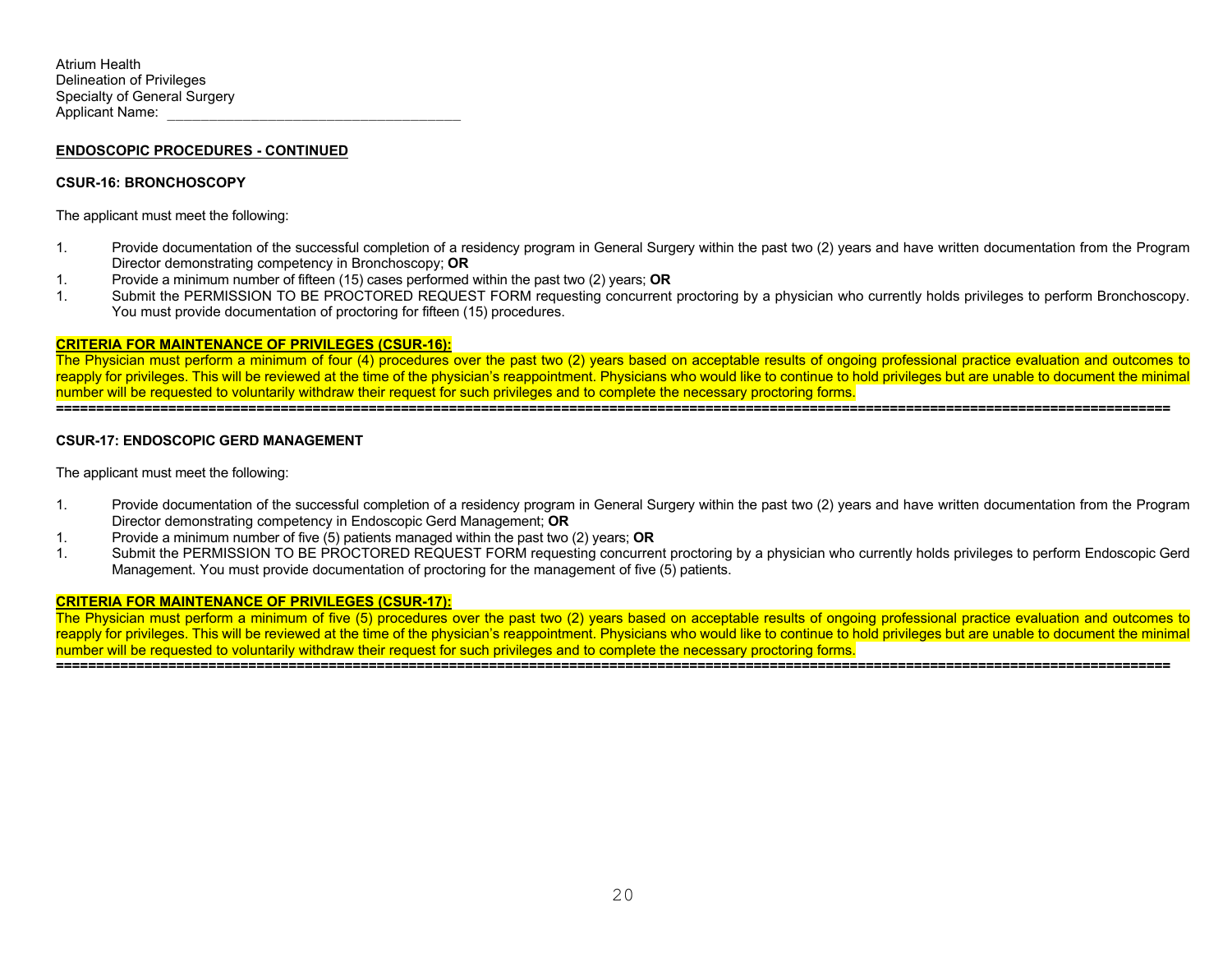## **CSUR-18: ESOPHAGEAL MANOMETRY WITH OR WITHOUT PROVOCATIVE TESTING**

The applicant must meet the following:

- 1. Provide documentation of the successful completion of a residency program in General Surgery within the past two (2) years and have written documentation from the Program Director demonstrating competency in Esophageal Manometry with or without Provocative Testing; **OR**
- 1. Provide a minimum number of twenty-five (25) cases performed within the past two (2) years; **OR**
- 1. Submit the PERMISSION TO BE PROCTORED REQUEST FORM requesting concurrent proctoring by a physician who currently holds privileges to perform Esophageal Manometry with or without Provocative Testing. You must provide documentation of proctoring for five (5) procedures.

#### **CRITERIA FOR MAINTENANCE OF PRIVILEGES (CSUR-18):**

The Physician must perform a minimum of five (5) procedures over the past two (2) years based on acceptable results of ongoing professional practice evaluation and outcomes to reapply for privileges. This will be reviewed at the time of the physician's reappointment. Physicians who would like to continue to hold privileges but are unable to document the minimal number will be requested to voluntarily withdraw their request for such privileges and to complete the necessary proctoring forms. **===========================================================================================================================================** 

#### **CSUR-19: ENDOLUMINAL SURGERY**

**DEFINITION:** Endoluminal surgery involves endoscopic procedures with manipulation of the GI tract beyond traditional therapeutic endoscopy, such as submucosal tunneling, GI tract wall excision, myotomy, and access to other cavities or spaces from the GI tract for therapeutic or diagnostic indications.

### **CREDENTIALS REQUIRED:**

- 1. Provide documentation of the successful completion of ACGME or AOA accredited Fellowship program or an accredited Fellowship counsel where the Applicant was trained and is proficient in Endoluminal Surgery within the past two (2) years and have written documentation from the Program Director demonstrating competency in Endoluminal Surgery; **OR**
- 1. Provide a minimum number of twelve (12) cases performed of each procedure requested within the past two (2) years; **AND**
- 1. Submit the PERMISSION TO BE PROCTORED REQUEST FORM requesting concurrent proctoring by a physician who currently holds privileges to perform Endoluminal Surgery. You must provide documentation of proctoring for twelve (12) procedures.

## **CRITERIA FOR MAINTENANCE OF PRIVILEGES (CSUR-19):**

The Physician must perform a minimum of six (6) procedures over the past two (2) years based on acceptable results of ongoing professional practice evaluation and outcomes to reapply for privileges. This will be reviewed at the time of the physician's reappointment. Physicians who would like to continue to hold privileges but are unable to document the minimal number will be requested to voluntarily withdraw their request for such privileges and to complete the necessary proctoring forms.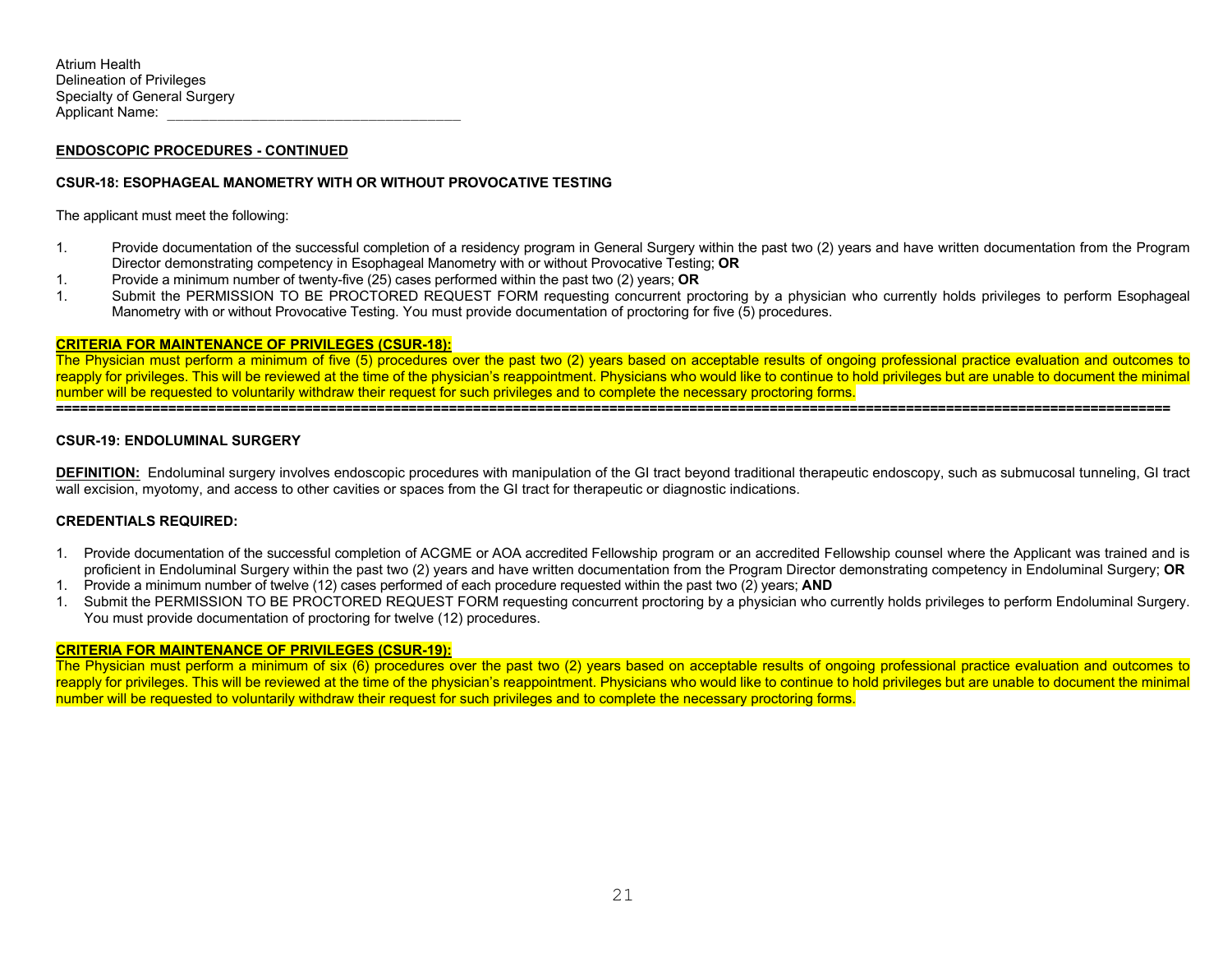#### **CSUR-20: LEVEL I TRAUMA SERVICE PRIVILEGES**

**SHORT DEFINITION**: The Trauma Surgeon is responsible for all aspects of trauma care for injured patients 18 years of age and above. Core Trauma Surgeon responsibilities include, but are not limited to triage, resuscitation, operative care, post-operative care, critical care, discharge planning and post discharge follow-up, and coordination of subspecialty care.

**SKILLS AND TRAINING NEEDED TO PERFORM THE PRIVILEGE:** Skills should include the ability to evaluate and manage multiple simultaneous trauma patients. The Trauma surgeon must understand the physiology of the healthy adult patient, the pathophysiology of the injured patient, the complications of severe trauma and massive fluid resuscitation, the manifestations of shock on other organ systems, medical and critical care management of the multiple trauma patient, and the potential complications of operations. In addition, the Trauma surgeon must be familiar with current Advanced Trauma Life Support (ATLS) recommendations, current American College of Surgeons Trauma Center verification standards and rules, and current trauma surgery literature.

### **CREDENTIALS REQUIRED:**

1. Present evidence of subspecialty certification in Surgical Critical Care by the American Board of Surgery; **OR**

- 1. Present evidence of having successfully completed an ACGME or AOA accredited fellowship in Surgical Critical Care, Trauma, or Acute Care Surgery; **OR**
- 1. Present evidence of having successfully completed 10 proctored trauma laparotomies, and 10 proctored trauma resuscitations in patients with ISS > 15. **AND** Submit the PERMISSION TO BE PROCTORED REQUEST FORM requesting concurrent proctoring by a physician who currently holds Level I Trauma privileges.
- 2\*. Present evidence of a minimum of eight (8) CME credits per year in trauma related topics. (NOTE: Not applicable for new graduates, see note**\*** below)
- 3. Present evidence of current Advanced Trauma Life Support (ATLS) instructor status.

\* New graduates will not be able to demonstrate any CME as they are exiting from an educational program and are therefore not subject to those requirements. Attending physicians do not begin to accumulate the Continuing Medical Education credits until after they enter practice. As such, all physicians applying for privileges coming from either residency or fellowship should be excluded from these CME requirements as they are completing their educational training.

#### **CRITERIA FOR MAINTENANCE OF PRIVILEGES:**

The Physician must maintain and provide a current ATLS instructor status as well as must submit a minimum of 150 trauma encounters of the past two (2) years based on acceptable results of ongoing professional practice evaluation and outcomes to reapply for privileges. This will be reviewed at the time of reappointment. Physicians who would like to continue to hold any privileges but are unable to document the minimal number will be requested to voluntarily withdraw their request for such privileges and to complete the necessary proctoring forms. ========================================================================================================================================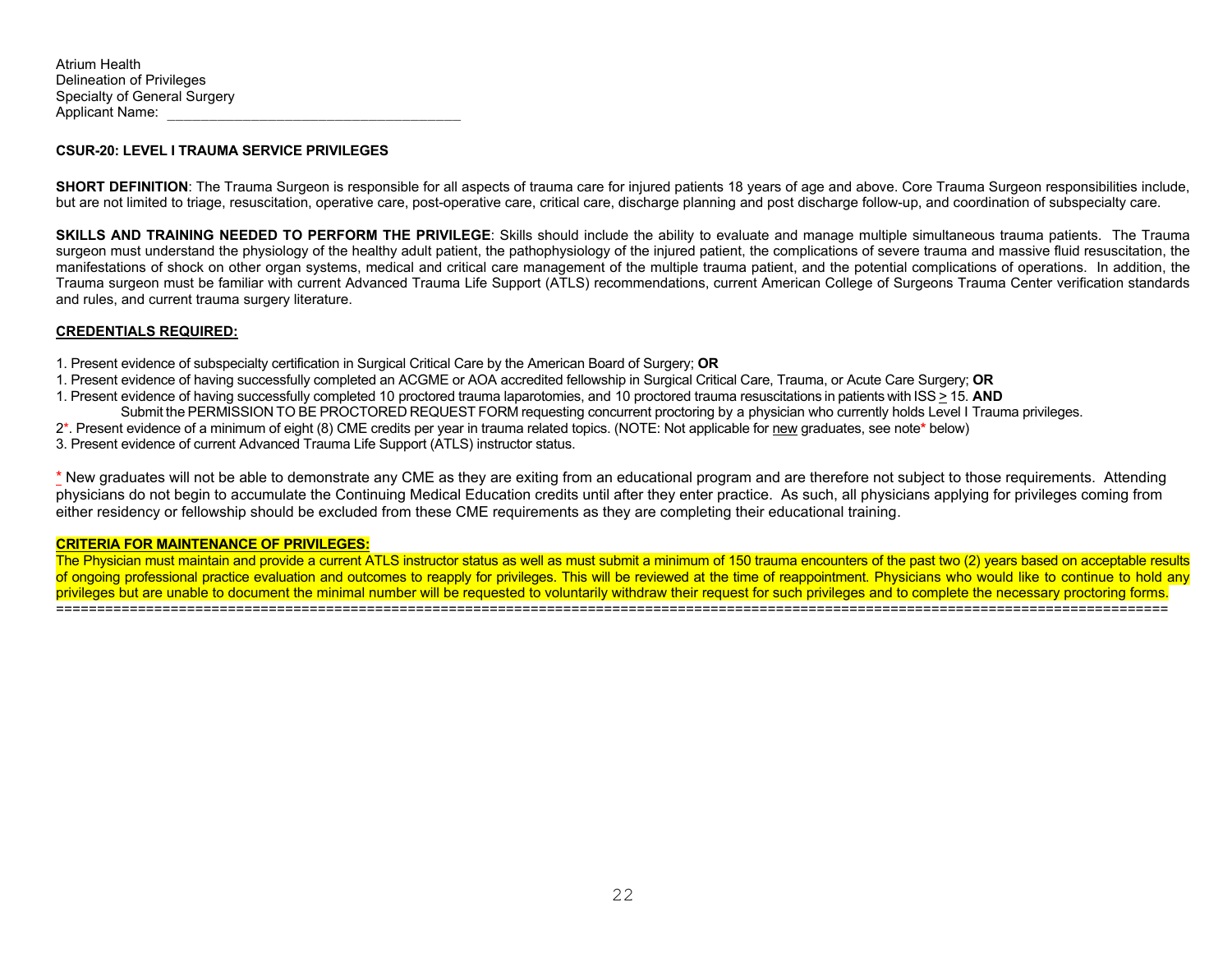#### **CSUR-21: PEDIATRIC TRAUMA SURGEON PRIVILEGES**

**SHORT DEFINITION:** The Pediatric Trauma Surgeon is responsible for all aspects of trauma care for the injured pediatric patient from birth through 17 years of age. Core Pediatric Trauma Surgeon responsibilities include, but are not limited to, triage, resuscitation, operative care, post-operative care, critical care, discharge planning and post-discharge follow-up, and coordination of subspecialty care.

**SKILLS AND TRAINING NEEDED TO PERFORM THE PRIVILEGE**: Skills include the ability to evaluate and manage multiple simultaneous pediatric trauma patients. The Pediatric Trauma Surgeon must understand the physiology of the healthy pediatric patient, the pathophysiology of the injured pediatric patient, the complications of severe trauma and massive fluid resuscitation, the manifestations of shock on other organ systems, medical and critical care management of the multiple trauma patients, and the potential complications of operations. In addition, the Pediatric Trauma Surgeon must be familiar with current Advanced Trauma Life Support (ATLS) and Pediatric Advanced Life Support (PALS) recommendations, current American College of Surgeons Trauma Center verification standards and rules, and current pediatric trauma literature.

#### **CREDENTIALS REQUIRED:**

- 1. Present evidence of current trauma surgeon privileges; **OR**
- 1. Present evidence of having successfully completed an ACGME or AOA accredited residency in General Surgery and a fellowship in Pediatric Surgery; **AND**
- 2. Present evidence of a minimum of four (4) CME credits per year in pediatric trauma related topics; **AND**
- 3. Present evidence of current Advanced Trauma Life Support (ATLS) and Pediatric Advanced Life Support (PALS) certifications.

#### **CRITERIA FOR MAINTENANCE OF PRIVILEGES:**

The Physician must maintain and provide current ATLS and PALS certifications as well as must submit a minimum of 50 pediatric trauma encounters of the past two (2) years based on acceptable results of ongoing professional practice evaluation and outcomes to reapply for privileges. This will be reviewed at the time of reappointment. Physicians who would like to continue to hold any privileges but are unable to document the minimal number will be requested to voluntarily withdraw their request for such privileges and to complete the necessary proctoring forms.

========================================================================================================================================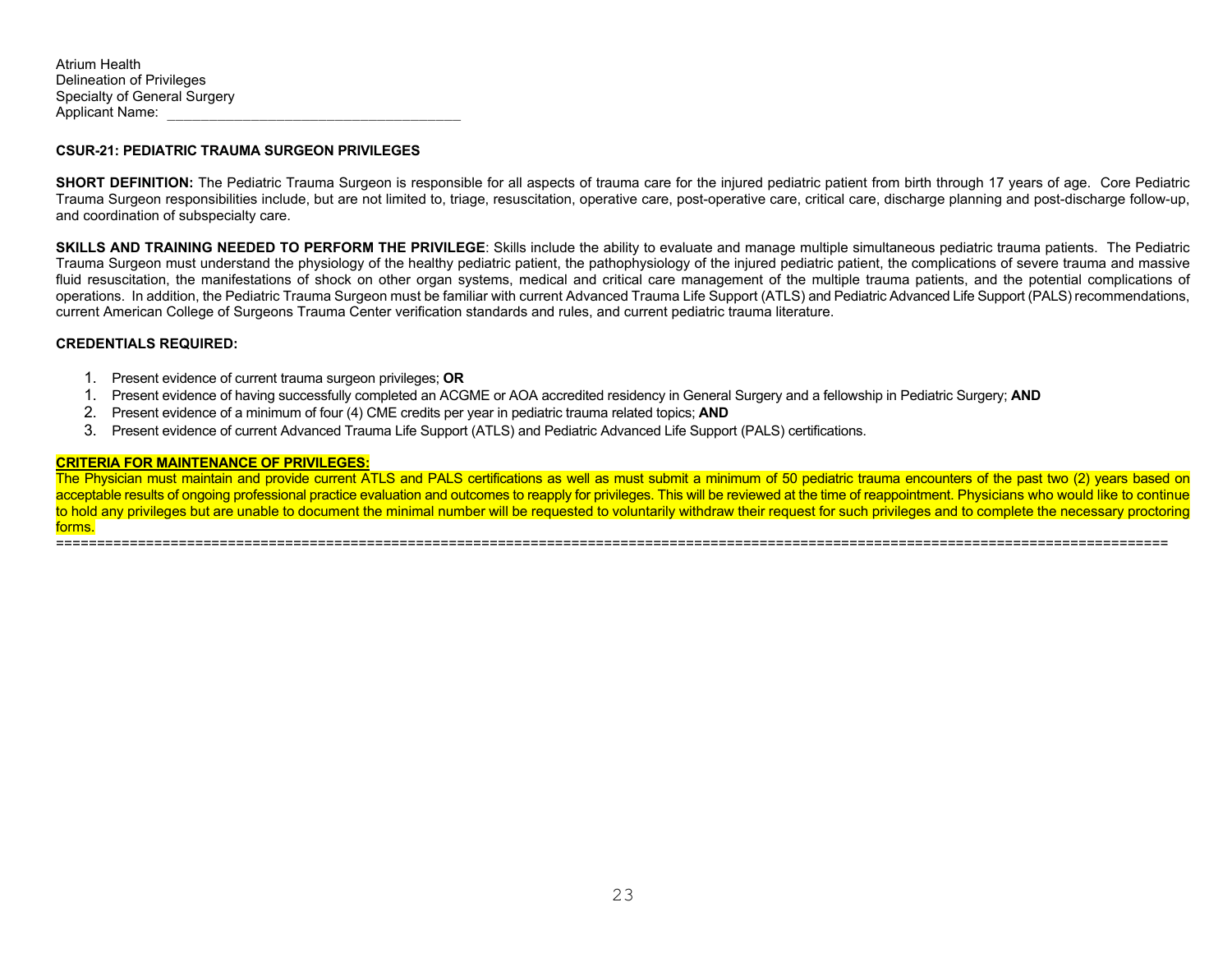#### **CSUR-22: LEVEL III TRAUMA SERVICE PRIVILEGES**

**SHORT DEFINITION**: The Trauma Surgeon is responsible for all aspects of trauma care for the injured adolescents and above patients. Core Trauma Surgeon responsibilities included, but are not limited to triage, resuscitation, operative care, post-operative care, critical care, discharge planning and post discharge follow-up, and coordination of subspecialty care.

**SKILLS AND TRAINING NEEDED TO PERFORM THE PRIVILEGE**: Skills should include the ability to evaluate and manage multiple simultaneous trauma patients. The Trauma surgeon must understand the physiology of the healthy adult patient, the pathophysiology of the injured patient, the complications of severe trauma and massive fluid resuscitation, the manifestations of shock on other organ systems, medical and critical care management of the multiple trauma patient, and the potential complications of operations. In addition, the Trauma surgeon must be familiar with current Advanced Trauma Life Support (ATLS) recommendations, current American College of Surgeons Trauma Center verification standards and rules, and current trauma surgery literature. The trauma surgeon must maintain compliance with all Trauma Service standards of care as determined by the Medial Director of Trauma and the Trauma Process Improvement Program.

#### **CREDENTIALS REQUIRED:**

1. Present evidence of current Advanced Trauma Life Support (ATLS) provider certification.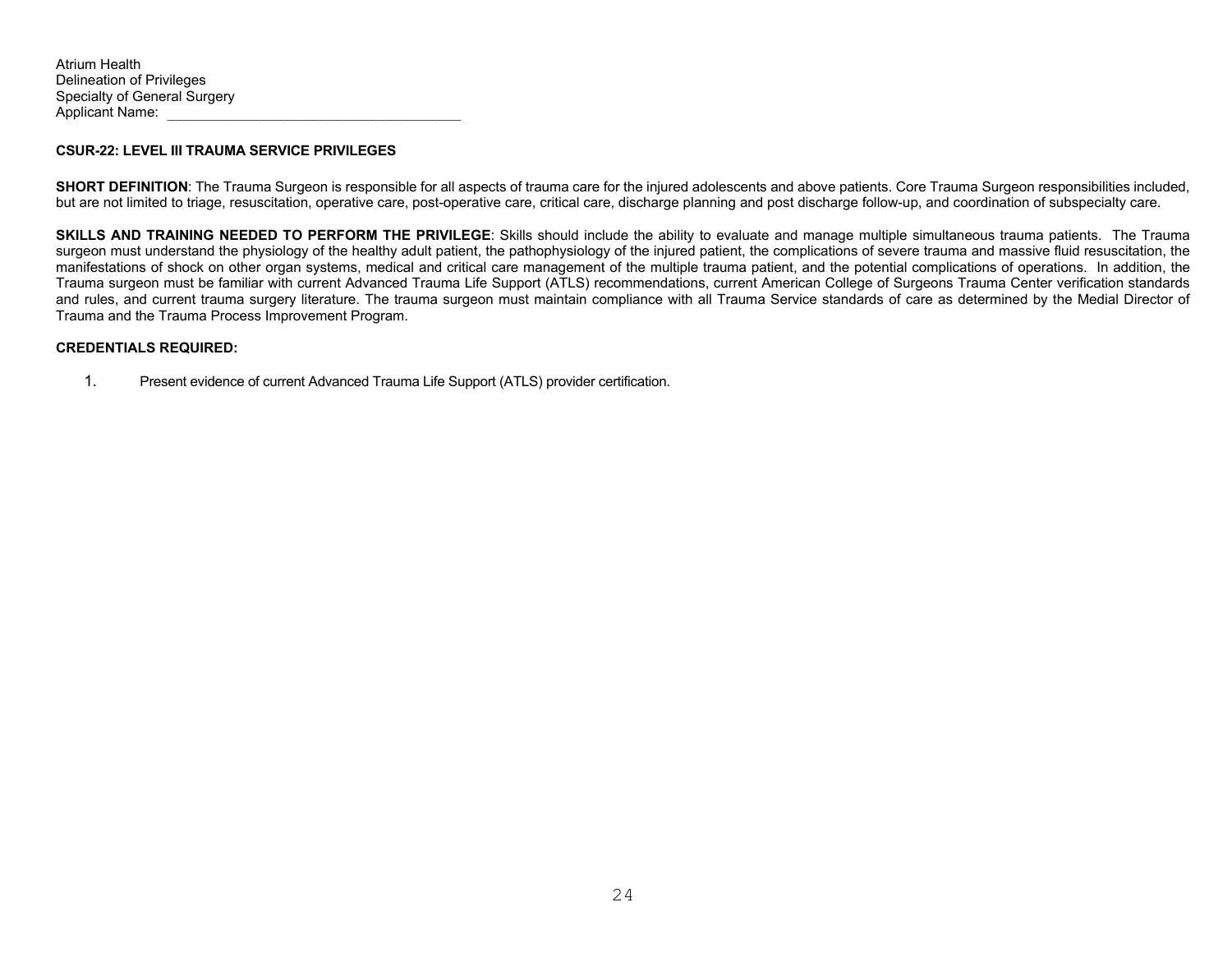#### **CSUR-23: ADULT LIVER TRANSPLANTATION**

#### **DEFINITION:**

Replacement of the liver with a deceased donor liver including reduced size, split and auxiliary liver grafting in patients 18 years of age and above. Procedures related to complications of liver transplant in patients 18 years of age and above.

#### **SKILLS AND TRAINING NEEDED TO PERFORM THE PRIVILEGE**:

Skills should also include the ability to remove the donor liver and divide the donor liver for reduced size or split hepatic grafts. Knowledge should include normal and disease state physiology especially that of the cirrhotic patient, the complications of End Stage Liver Disease (ESLD), the manifestations of ESLD on other organ systems, the medical and critical care management of the pre and post-transplant patient, the potential complications of the operation and the management of immunosuppression and the complications of immunosuppression. Knowledge should also include understanding of organ preservation, the current United Network for Organ Sharing (UNOS) liver allocation systems, UNOS standards and rules, and current transplant literature.

#### **CREDENTIALS REQUIRED:**

1. Documentation of completion of American Society of Transplant Surgeons (ASTS) Certified Transplantation Fellowship (or equivalent training).

#### **CONTINUING MEDICAL EDUCATION REQUIREMENTS:**

The Physician must provide documentation of attendance of one (1) major transplant meeting every two (2) years to be eligible to reapply for Liver Transplantation privileges. This will be reviewed by the Director of the Transplant Service at the time of reappointment.

========================================================================================================================================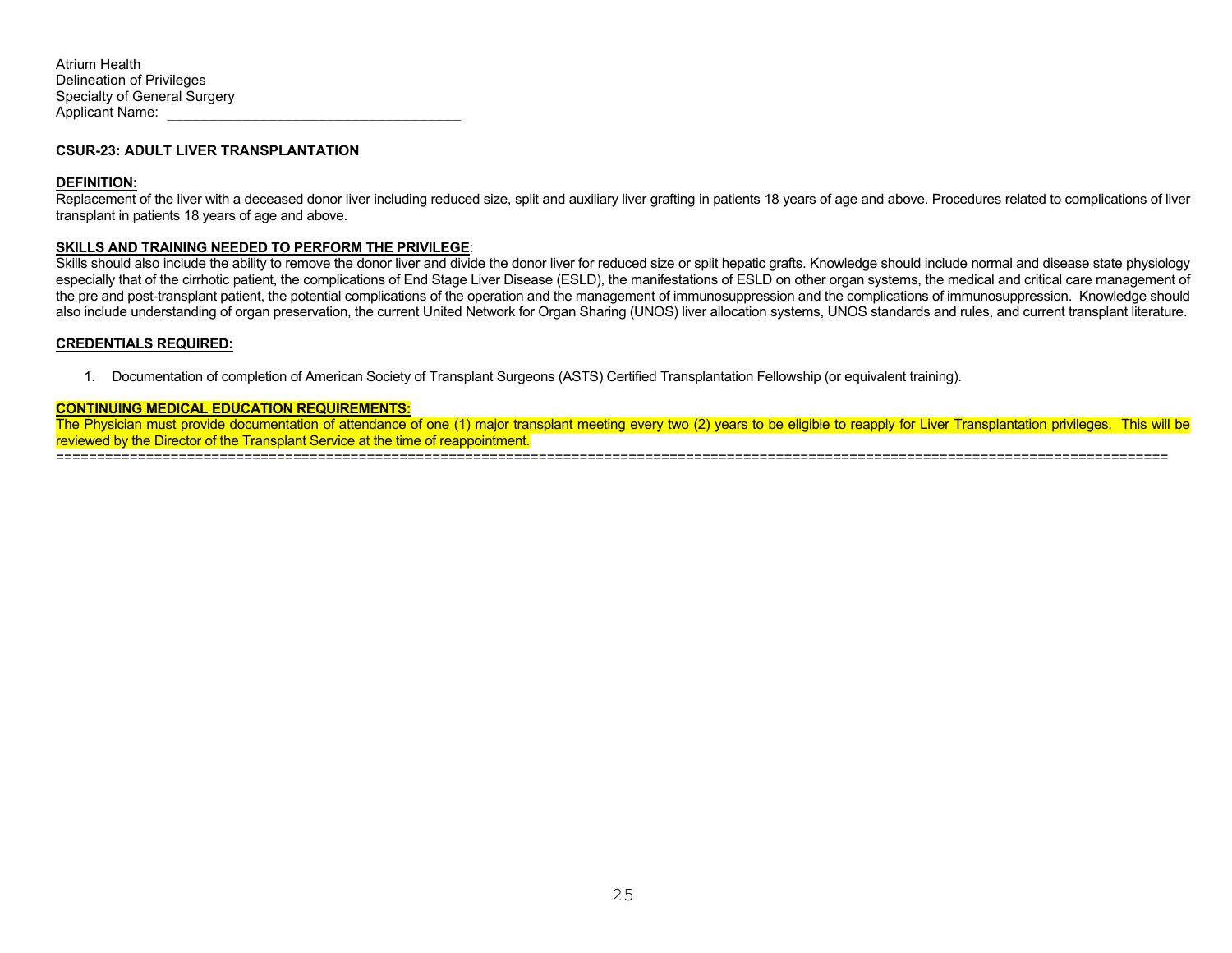#### **CSUR-24: LIVE DONOR HEPATECTOMY FOR LIVER TRANSPLANTATION**

#### **DEFINITION:**

Replacement of the liver with a living donor liver including reduced size, split and auxiliary liver grafting. Procedures related to complications of liver transplantation. Donor operation for live donor liver transplant.

#### **SKILLS AND TRAINING NEEDED TO PERFORM THE PRIVILEGE:**

Skills should also include the ability to remove the donor liver<sub>r</sub> and divide the donor liver for reduced size or split hepatic grafts-Knowledge should include normal and disease state physiology especially that of the cirrhotic patient, the complications of End Stage Liver Disease (ESLD), the manifestations of ESLD on other organ systems, the medical and critical care management of the pre and post transplant patient, the potential complications of the operation and the management of immunosuppression and the complications of immunosuppression. Knowledge should also include understanding of organ preservation, the current United Network for Organ Sharing (UNOS) liver allocation systems, UNOS standards and rules, and current transplant literature.

#### **CREDENTIALS REQUIRED:**

- 1. Documentation of completion of American Society of Transplant Surgeons (ASTS) Certified Transplantation Fellowship (or equivalent training); **AND**
- 2. A minimum of five (5) procedures must be performed within the past two (2) years.

#### **CONTINUING MEDICAL EDUCATION REQUIREMENTS:**

The Physician must provide documentation of attendance of one (1) major transplant meeting every two (2) years to be eligible to reapply for Liver Transplantation privileges. This will be reviewed by the Director of the Transplant Service at the time of reappointment.

=============================================================================================================================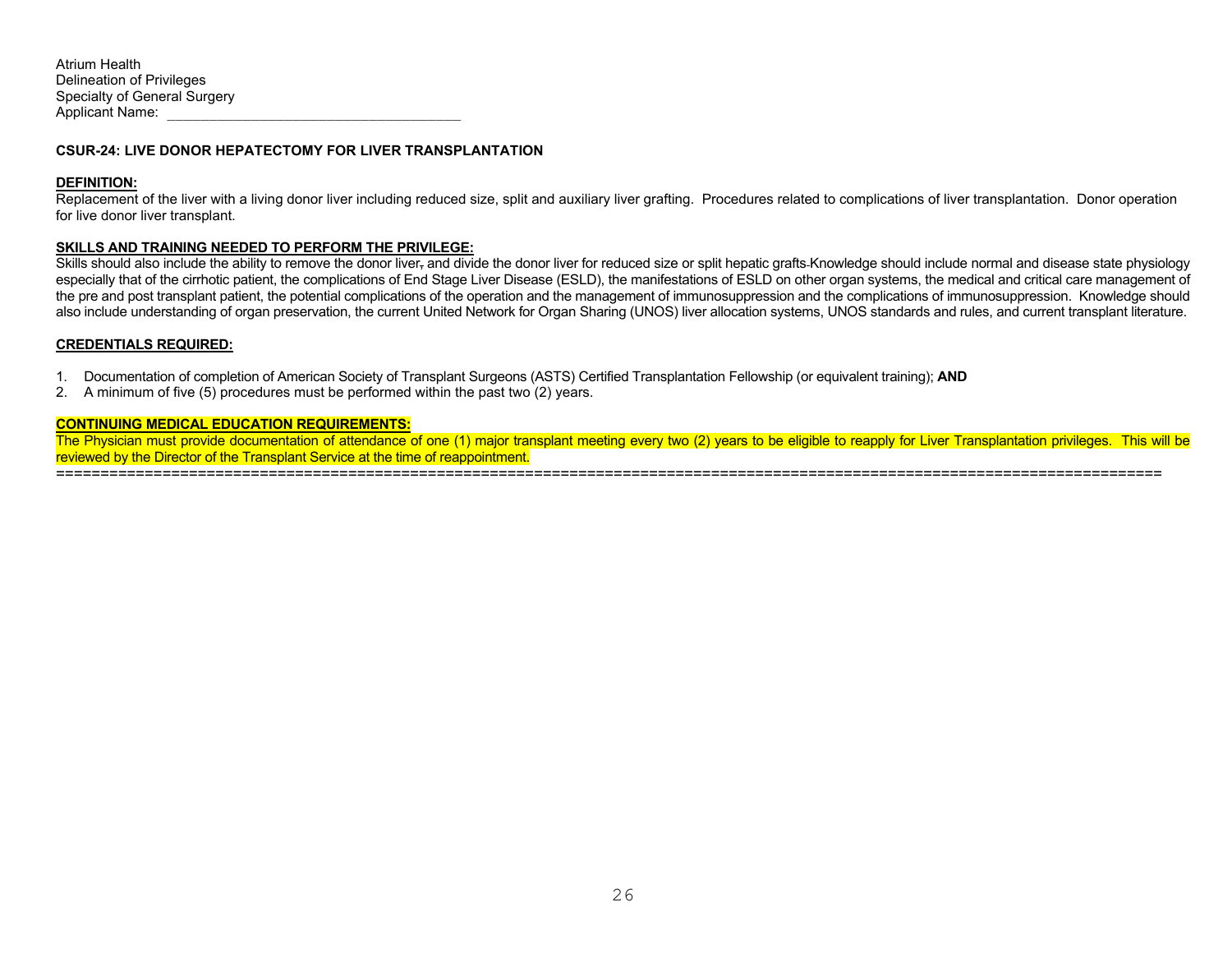#### **CSUR-25: ADULT RENAL TRANSPLANTATION**

#### **DEFINITION:**

- 1. Implant and explant of the transplanted kidney in patients 18 years of age and above;
- 2. Deceased Donor Nephrectomy in patients 18 years of age and above;
- 3. Removal of diseased kidney(s) from pre-transplant recipient in patients 18 years of age and above;
- 4. Procedures upon kidney, ureter and bladder resulting from complications of renal transplant in patients 18 years of age and above;
- 5. Live Donor Nephrectomy in patients 18 years of age and above.

**SKILLS AND TRAINING NEEDED TO PERFORM THE PRIVILEGE:** Skills should also include the ability handle the native kidneys, ureter, bladder, arteries, and veins. Knowledge should include native disease states, transplant situations and potential complications related to transplantation. Skills should include management of the deceased donor - the deceased donor nephrectomy, handling of the kidney post removal including cold stored and machine preserved organs. Knowledge should include an understanding of the current renal allocation and distribution system, HLA typing, and current literature. Skills should also include the ability to biopsy the transplanted graft.

#### **CREDENTIALS REQUIRED:**

1. Documentation of completion of American Society of Transplant Surgeons (ASTS) Certified Transplantation Fellowship (or equivalent training).

## **CONTINUING MEDICAL EDUCATION REQUIREMENTS:**

The Physician must provide documentation of attendance of one (1) major transplant meeting every two (2) years to be eligible to reapply for Liver Transplantation privileges. This will be reviewed by the Director of the Transplant Service at the time of reappointment. ========================================================================================================================================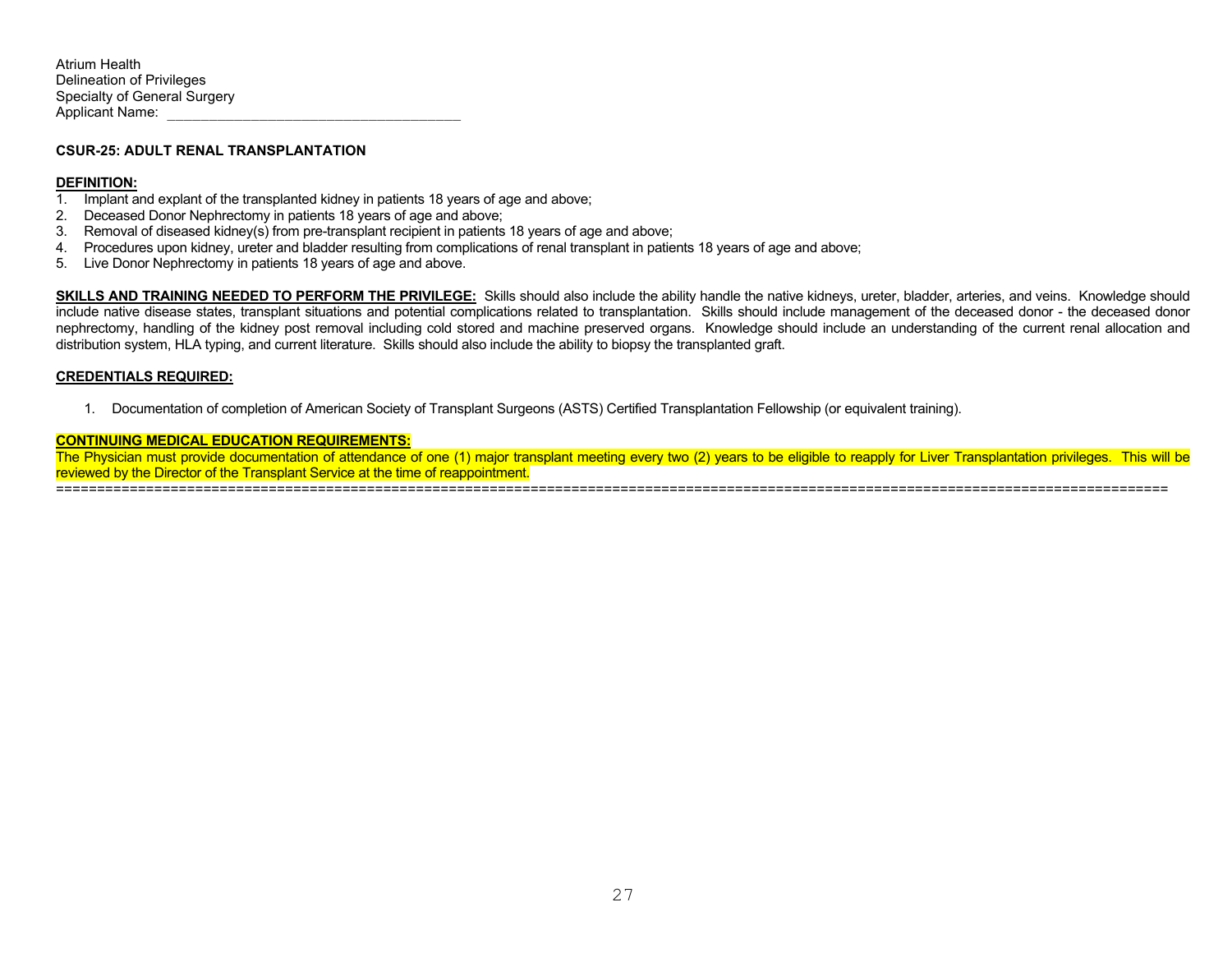## **CSUR-26: PANCREAS TRANSPLANTATION**

**DEFINITION:** Transplantation of the pancreas either:

- $\triangleright$  Simultaneous kidney/pancreas
- $\triangleright$  Pancreas after kidney<br> $\triangleright$  Pancreas alone
- Pancreas alone
- $\triangleright$  Procedures related to complications of pancreas transplantation

#### **SKILLS AND TRAINING NEEDED TO PERFORM THE PRIVILEGE:**

Skills should also include the ability to remove the donor pancreas and implant the graft. Skills should also include the ability to treat any complication of the procedure including those involving the urinary bladder and perform biopsies of the pancreatic graft either percutaneously or transcystocopically. Knowledge should include the preservation of donor graft, HLA typing UNOS rules and regulations governing pancreas transplant, the pancreas allocation system and, current transplant literature.

#### **CREDENTIALS REQUIRED:**

1. Documentation of completion of American Society of Transplant Surgeons (ASTS) Certified Transplantation Fellowship (or equivalent training).

#### **CONTINUING MEDICAL EDUCATION REQUIREMENTS:**

The Physician must provide documentation of attendance of one (1) major transplant meeting every two (2) years to be eligible to reapply for Liver Transplantation privileges. This will be reviewed by the Director of the Transplant Service at the time of reappointment. ===========================================================================================================================================

### **CSUR-27: PEDIATRIC LIVER TRANSPLANTATION**

#### **DEFINITION:**

- 1. Replacement of the liver with a deceased donor liver including reduced size, split and auxiliary liver grafting in patients 17 years of age and below;
- 2. Procedures related to complications of liver transplantation in patients 17 years of age and below.

### **SKILLS AND TRAINING NEEDED TO PERFORM THE PRIVILEGE:**

Skills should also include the ability to remove the donor liver, and divide the donor liver for reduced size or split hepatic grafts, Knowledge should include normal and disease state physiology especially that of the cirrhotic patient, the complications of End Stage Liver Disease (ESLD), the manifestations of ESLD on other organ systems, the medical and critical care management of the pre and post-transplant patient, the potential complications of the operation and the management of immunosuppression and the complications of immunosuppression. Knowledge should also include understanding of organ preservation, the current United Network for Organ Sharing (UNOS) liver allocation systems, UNOS standards and rules, and current transplant literature.

#### **CREDENTIALS REQUIRED:**

1. Documentation of completion of American Society of Transplant Surgeons (ASTS) Certified Transplantation Fellowship (or equivalent training).

### **CONTINUING MEDICAL EDUCATION REQUIREMENTS**:

The Physician must provide documentation of attendance of one (1) major transplant meeting every two (2) years to be eligible to reapply for Liver Transplantation privileges. This will be reviewed by the Director of the Transplant Service at the time of reappointment.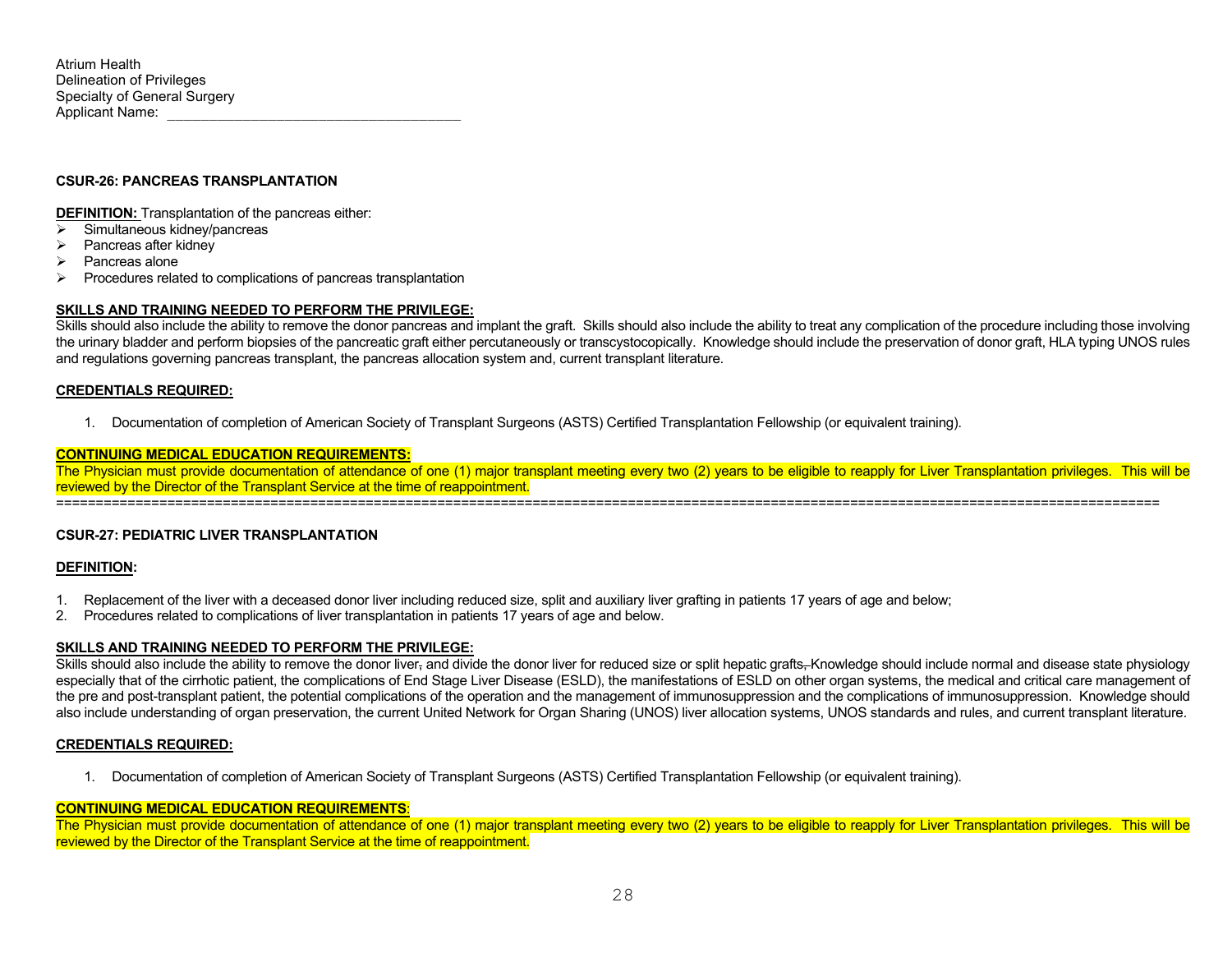#### **CSUR-28: PEDIATRIC RENAL TRANSPLANTATION**

#### **DEFINITION:**

- 1. Implant and explant of the transplanted kidney in patients 17 years of age and below;
- 2. Deceased Donor Nephrectomy; in patients 17 years of age and below;
- 3. Removal of diseased, ureter and bladder resulting from complications of renal transplant in patients 17 years of age and below;
- 4. Live Donor Nephrectomy in patients 17 years of age and below.

#### **SKILLS AND TRAINING NEEDED TO PERFORM THE PRIVILEGE:**

Skills should also include the ability handle the native kidneys, ureter, bladder, arteries, and veins. Knowledge should include native disease states, transplant situations and potential complications related to transplantation. Skills should include management of the deceased donor - the deceased donor Nephrectomy, handling of the kidney post removal including cold stored and machine preserved organs. Knowledge should include an understanding of the current renal allocation and distribution system, HLA typing, and current literature. Skills should also include the ability to biopsy the transplanted graft.

#### **CREDENTIALS REQUIRED:**

1. Documentation of completion of American Society of Transplant Surgeons (ASTS) Certified Transplantation Fellowship (or equivalent training).

#### **CONTINUING MEDICAL EDUCATION REQUIREMENTS:**

The Physician must provide documentation of attendance of one (1) major transplant meeting every two (2) years to be eligible to reapply for Liver Transplantation privileges. This will be reviewed by the Director of the Transplant Service at the time of reappointment.

========================================================================================================================================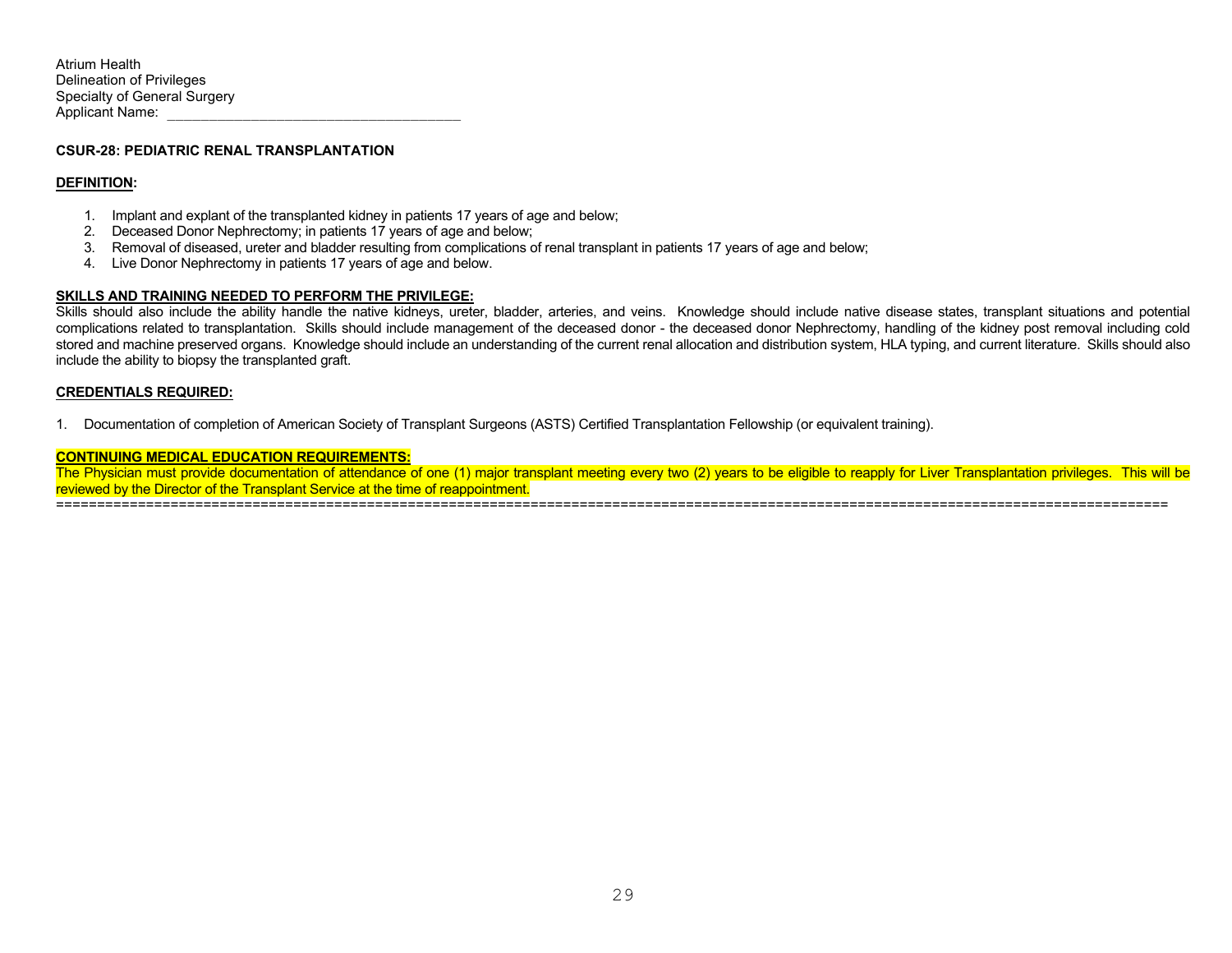## **CSUR-29: SENTINEL LYMPH NODE BIOPSY**

**SHORT DEFINITION**: Sentinel lymph node biopsy (SLNB) is a procedure for staging patients with cancer. SLNB, when performed in conjunction with regional lymphadenectomy, may enhance staging accuracy by identifying occult deposits of microscopic disease that are undetected by routine histological examination of the standard lymphadenectomy specimen. When performed by experienced surgeons, SLNB is highly accurate and reliably reflects the histology of the nodal basin.

### **SKILLS AND TRAINING NEEDED FOR SURGEONS TRAINED IN SENTINEL NODE BIOPSY AND MAPPING DURING RESIDENCY AND/OR FELLOWSHIP TRAINING:**

- 1. Provide documentation of the successful completion of a residency or fellowship program within the past two (2) years and have written documentation from the Program Director demonstrating competency in Sentinel Lymph Node Biopsy and lymphatic mapping; **OR**
- 1. Provide case log to include operative procedure and outcomes for twenty (20) SLNB cases as surgeon or first assistant; **AND**
- 2. Surgeons may perform sentinel lymph node biopsy only in those anatomic regions in which they have privileges to perform a radical lymphadenectomy.

### **SKILLS AND TRAINING NEEDED FOR SURGEONS WHO HAVE NOT OBTAINED TRAINING IN SENTINEL NODE BIOPSY AND MAPPING DURING RESIDENCY TRAINING:**

- 1. Provide documentation of completion of a continuing medical education (CME) course in SLNB indications and technique. Documentation should include:
	- Completion of a post graduate training program including course description. Course should include discussion of operation of the gamma detector, indications and contraindications to performing the procedures, safety requirements, including radiation safety, and "hands-on" experience using the equipment under competent supervision. Copy of course certificate must be provided.; **AND**
	- Name and address of the practitioner responsible for training; **AND**
- 2. Provide documentation of individual surgeon experience as surgeon or first assistant in at least twenty (20) cases of Sentinel Lymph Node Biopsy.
	- Surgeons may perform sentinel lymph node biopsy only in those anatomic regions in which they have privileges to perform a radical lymphadenectomy **OR**
- 3. Submit the PERMISSION TO BE PROCTORED REQUEST FORM to the Medical Staff Office requesting concurrent proctoring by a physician who currently holds privileges to Sentinel Lymph Node Biopsy. You must provide documentation of proctoring for twenty (20) cases.

### **MAINTENANCE CRITERIA:**

The Physician must submit a minimum of ten (10) procedures over the past two (2) years based on acceptable results of ongoing professional practice evaluation and outcomes to reapply for special privileges. This will be reviewed at the time of reappointment. Physicians who would like to continue to hold any special privileges but are unable to document the minimal number will be requested to voluntarily withdraw their request for such privileges and to complete the necessary proctoring forms.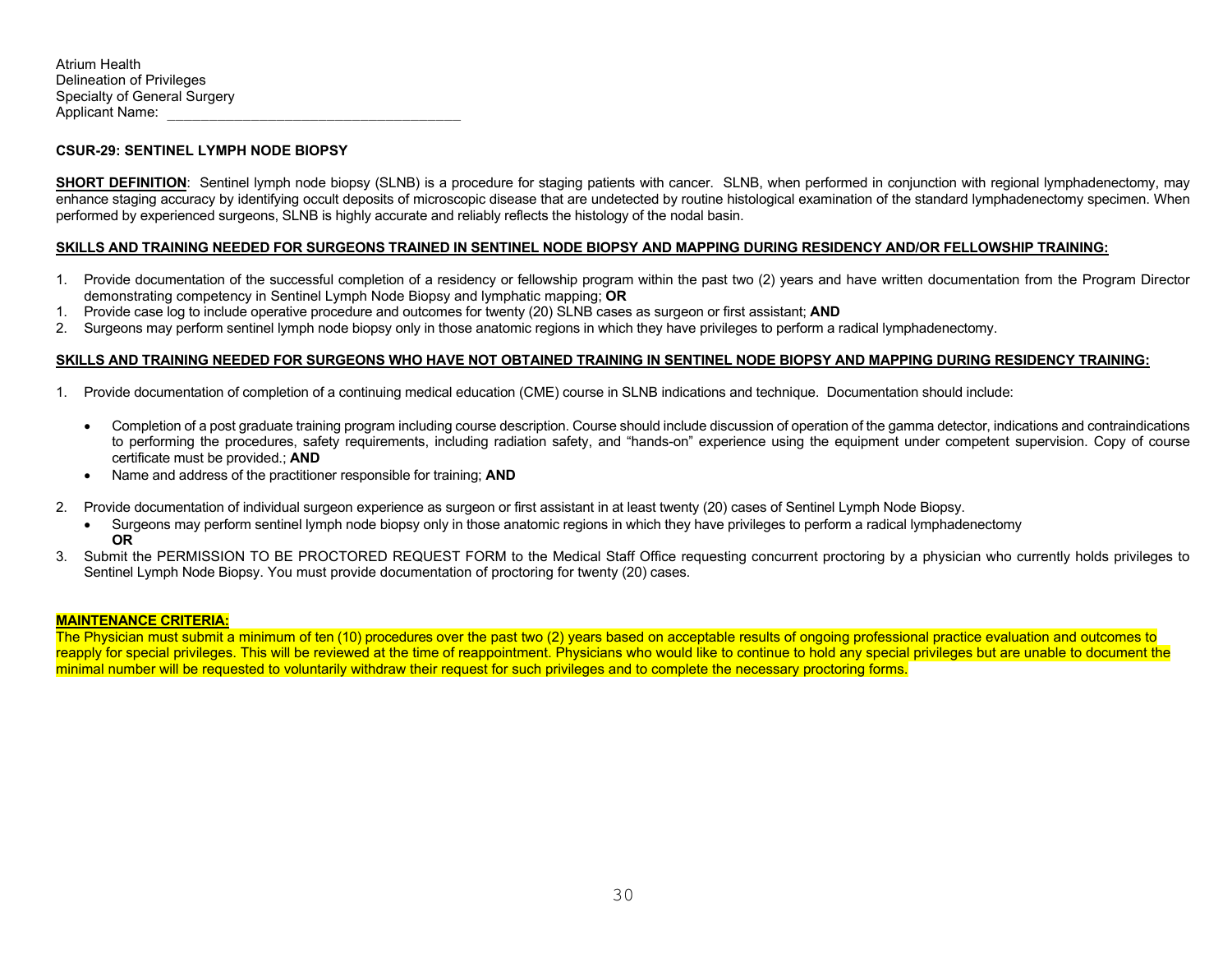#### **CSUR-30: ANAL AND RECTAL ULTRASONOGRAPHY**

**DEFINITION:** Anal and rectal ultrasonography involves the insertion of a 360-radial ultrasound probe into the rectum or anus for the evaluation of rectal tumors or anal sphincters. Rigid Proctoscopy is necessary when performing rectal ultrasonography.

#### **SKILLS AND TRAINING NEEDED TO PERFORM THE PRIVILEGE**:

- 1. Performance and interpretation of anal and rectal ultrasonography for the evaluation of anal incontinence, anal cancer, anal abscesses/fistulas, rectal polyps and rectal cancer; **AND**
- 2. Performance of Rigid Proctoscopy for rectal ultrasonography

#### **CREDENTIALS TO PERFORM THIS PRIVILEGE:**

- 1. Provide documentation of the successful completion of a fellowship program in Colorectal Surgery within the past two (2) years and have written documentation from the Program Director demonstrating competency in Anal and Rectal Ultrasonography; **AND**
- 2. Provide a minimum of twenty-five (25) anorectal sonograms, including interpretation, performed within the past two (2) years.

#### **OR**

- 1. Provide documentation of the successful completion of a residency program in General Surgery within the past two (2) years and have written documentation from the Program Director demonstrating competency in Anal and Rectal Ultrasonography; **AND**
- 2. Documentation of completion of a qualified course in the use of Anal and Rectal Ultrasonography; **AND**
- 3. Submit the PERMISSION TO BE PROCTORED REQUEST FORM requesting concurrent proctoring by a physician who currently holds privileges to perform Anal and Rectal Ultrasonography. You must provide documentation of proctoring for fifteen (15) procedures.

#### **MAINTENANCE CRITERIA:**

The Physician must submit a minimum of ten (10) procedures over the past two (2) years based on acceptable results of ongoing professional practice evaluation and outcomes to reapply for special privileges. This will be reviewed at the time of reappointment. Physicians who would like to continue to hold any special privileges but are unable to document the minimal number will be requested to voluntarily withdraw their request for such privileges and to complete the necessary proctoring forms. ===========================================================================================================================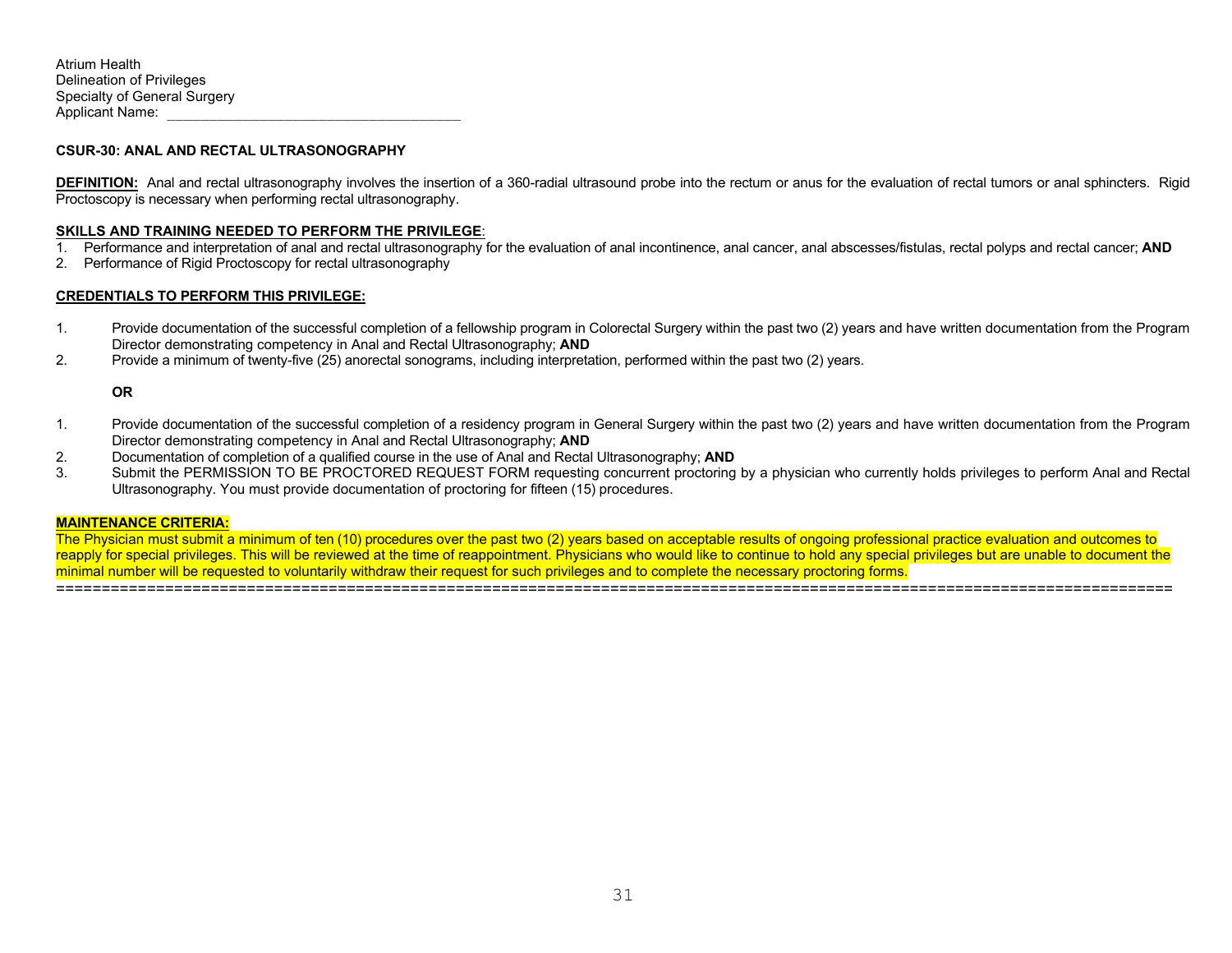#### **CSUR-31 AND CSUR-32: SURGICAL LASER PRIVILEGES**

#### **CREDENTIALS REQUIRED:**

- 1. Physics and Safety
- 2. Application of the requested laser (i.e. course work with lab usage of each laser requested, documentation of hands-on experience, etc.)

#### **SOURCE OF TRAINING:**

- I. RESIDENCY: Please include the location, dates, type of residency and the name and address of the practitioner responsible for your training, **OR**
- POST GRADUATE PROGRAM: Please include \*course description, copy of course certificate, and the name and address of the practitioner responsible for your training, AND
- III. CASE EXPERIENCE AT OTHER HOSPITALS: Please provide a list of cases and the name and address of the proctoring physician(s).

\* Courses attended to change or advance privileges must be courses that have been recognized for Category I American Medical Association Physicians Recognition Award credit and/or are sponsored by a medical organization whose board is a member of the American Board of Medical Specialties and/or approved by the Section of General Surgery of Atrium Health. ===============================================================================================================================

#### **CSUR-33: BARIATRIC SURGERY**

**DEFINITION:** Bariatric Surgery is employed as a method of long-term weight control for the seriously obese. Bariatric Surgery involves reducing the size of the gastric reservoir. This, in turn, helps the patient learn to eat moderately by eating small amounts and chewing each mouthful slowly.

This procedure involves creating a very small stomach pouch from which the rest of the stomach is permanently divided and separated. Because the lower part of the stomach is bypassed, the result is a very early sense of fullness, followed by a profound sense of satisfaction.

#### **CREDENTIALS REQUIRED:**

- 1. Documentation of successful completion of a preceptorship in bariatric surgery to include all aspects of bariatric surgery, i.e., patient education, facilitation of support groups, operative techniques, and post-operative care; **AND**
- 2. Documentation of successfully performing twenty-four (24) procedures in the past twelve (12) months to include BMI of patient, average length of stay, ICU length of stay (if necessary), GI leak rate, operating room time, thirty-day outcomes, deaths and other complications.
	- a. Additional requirements for *laparoscopic* bariatric surgery include:
		- i. Documentation of successful completion of seventy-five (75) Laparoscopic Bariatric Surgery cases

**CRITERIA FOR MAINTENANCE OF PRIVILEGES (CSUR-35):** The Physician must perform a minimum of twenty-four (24) procedures over the past two (2) years based on acceptable results of ongoing professional practice evaluation and outcomes to reapply for privileges. The Physician must provide twenty (20) hours Continuing Medical Education (CME) in bariatric surgery courses every two (2) years to be eligible to reapply for privileges. This will be reviewed at the time of reappointment. Physicians who would like to continue to hold privileges but are unable to document the minimal number will be requested to voluntarily withdraw their request for such privileges and to complete the necessary proctoring forms.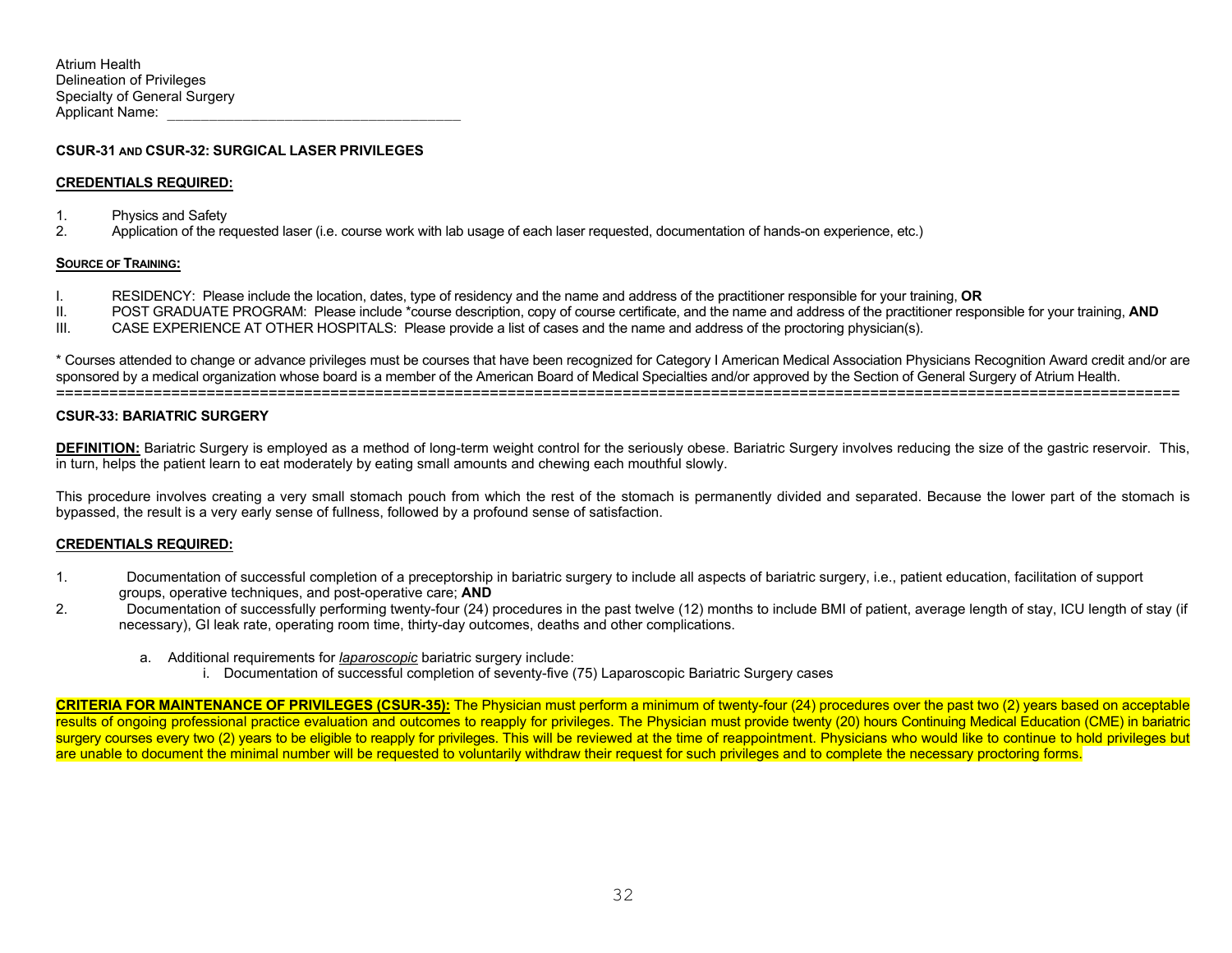### **CSUR-34: MAMMOSITE CATHETER INSERTION**

**DEFINITION**: MammoSite is an internal radiation treatment option. It is a form of partial breast irradiation and works by delivery radiation from inside the lumpectomy cavity directly to the tissue surrounding the cavity where cancer is most likely to recur.

The surgeon removes the tumor and inserts a small, uninflated balloon (MammoSite) which is attached to a thin catheter inside the lumpectomy cavity, the balloon is then inflated using a saline solution to fill the cavity. A portion of the catheter will remain outside of the breast, which will allow the Radiation Oncologist to connect the catheter to a computer-controlled machine that delivers a radioactive seed inside the balloon. The seed allows radiation to be directed to the area of the breast where cancer is most likely to recur. After the treatment period the balloon is deflated and removed.

### **CREDENTIALS REQUIRED:**

The applicant must meet the following:

- 1. Apply for and meet the criteria for Sentinel Lymph Node Biopsy (CSUR-29); **AND**
- 2. Provide documentation of the successful completion of a residency program in General Surgery within the past two (2) years and have written documentation from the Program Director demonstrating competency in Mammosite Catheter Insertion; **OR**
- 2. Provide documentation of successful completion of an approved MammoSite training course.

#### ===============================================================================================================================

## **CSUR-35: ROBOTIC ASSISTED SURGERY**

**DEFINITION:** The da Vinci surgical system itself is a large console, controlled by the surgeon, with three interactive robotic arms, specialized surgical instrumentation, and a highperformance video system. The video system provides surgeons with a highly magnified, three-dimensional view of a patient's interior, while the surgical instrumentation allows for improved precision and manipulation in tight spaces.

### **CREDENTIALS REQUIRED:**

- 1. Provide documentation of successful completion of an ACGME or AOA accredited Residency or Fellowship program where robotic assisted surgery was included in the training; **AND**
- 2. Provide verification from the Residency or Fellowship program director that the Applicant has been trained in robotic assisted surgery and has proficiently performed three (3) cases within the past two (2) years; **OR**
- 2. Documentation of proficiently performing three (3) da Vinci cases within the past two (2) years.

*OR* 

- 1. Documentation of successful completion of a formal course on robotic assisted surgery; **AND**
- 2. Verification by the approved Robotics Proctoring Physician that the Applicant was successfully proctored for a minimum of three (3) robotic-assisted patient cases **OR**
- 2. Documentation of proficiently performing three (3) robotic assisted cases within the past two (2) years.

**CRITERIA FOR MAINTENANCE OF PRIVILEGES (CSUR-35):** The physician must perform two (2) procedures over a two (2) year period to be eligible to reapply for da Vinci Surgical Robot privileges. This will be reviewed at the time of the physician's reappointment.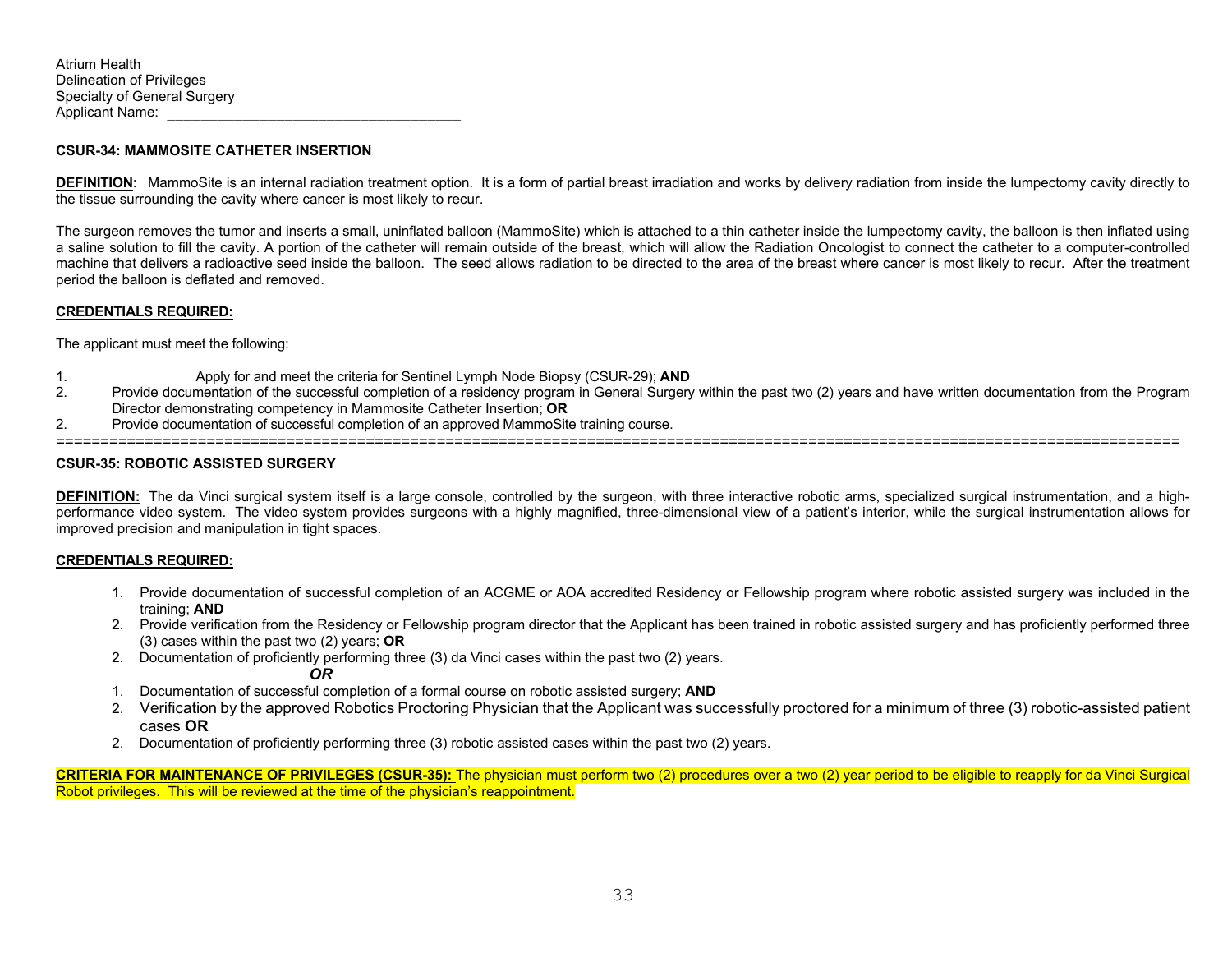#### **CSUR-36: DYNAMIC ABDOMINAL SONOGRAPHY FOR HERNIA (DASH)**

#### **CREDENTIALS REQUIRED:**

- 1. Submit a written request to use ultrasound. List type(s) of procedures for which privileges are requested (example: hernias, post-operative fluid collections, seromas); **AND**
- 2. Either:
	- (a) Show evidence of formal training in DASH with an approved residency program within the past two (2) years; **OR**
	- (a) Show evidence of attending a CME Accreditation course on the use of diagnostic ultrasound in which privileges are requested; **AND**
	- (b) Submit documentation of twenty-five (25) cases in which diagnostic ultrasound was utilized; **OR**
	- (b) Submit the PERMISSION TO BE PROCTORED REQUEST FORM requesting concurrent proctoring by a physician who currently holds privileges to Dynamic Abdominal Sonography for Hernia. You must provide documentation of proctoring for twenty-five (25) procedures.

## *In reviewing requests for privileges, the Credentials Committee will determine if the residency program content and hands-on experience are judged to be satisfactory for the recommendation of privileges.*

 $\Box$ I hereby request privileges to perform DASH for the following procedures and have enclosed evidence of certification of my training as follows:

I. Residency (if within the past two (2) years) – Please include the location, dates, type of residency and the name and address of the practitioner responsible for your training.

\_\_\_\_\_\_\_\_\_\_\_\_\_\_\_\_\_\_\_\_\_\_\_\_\_\_\_\_\_\_\_\_\_\_\_\_\_\_\_\_\_\_\_\_\_\_\_\_\_\_\_\_\_\_\_\_\_\_\_\_\_\_\_\_\_\_\_\_\_\_\_\_\_\_\_\_\_\_\_\_\_\_\_\_\_\_\_\_\_\_\_\_\_\_\_\_\_\_\_\_\_\_\_\_\_\_\_\_\_\_\_\_\_\_\_\_\_\_\_\_\_\_\_\_\_\_\_\_\_\_\_\_\_\_\_

\_\_\_\_\_\_\_\_\_\_\_\_\_\_\_\_\_\_\_\_\_\_\_\_\_\_\_\_\_\_\_\_\_\_\_\_\_\_\_\_\_\_\_\_\_\_\_\_\_\_\_\_\_\_\_\_\_\_\_\_\_\_\_\_\_\_\_\_\_\_\_\_\_\_\_\_\_\_\_\_\_\_\_\_\_\_\_\_\_\_\_\_\_\_\_\_\_\_\_\_\_\_\_\_\_\_\_\_\_\_\_\_\_\_\_\_\_\_\_\_\_\_\_\_\_\_\_\_\_\_\_\_\_\_

\_\_\_\_\_\_\_\_\_\_\_\_\_\_\_\_\_\_\_\_\_\_\_\_\_\_\_\_\_\_\_\_\_\_\_\_\_\_\_\_\_\_\_\_\_\_\_\_\_\_\_\_\_\_\_\_\_\_\_\_\_\_\_\_\_\_\_\_\_\_\_\_\_\_\_\_\_\_\_\_\_\_\_\_\_\_\_\_\_\_\_\_\_\_\_\_\_\_\_\_\_\_\_\_\_\_\_\_\_\_\_\_\_\_\_\_\_\_\_\_\_\_\_\_\_\_\_\_\_\_\_\_\_\_\_

II. Post Graduate Program – Please include course description, copy of course certificate and the name and address of the practitioner responsible for your training.

III. CASE EXPERIENCE AT OTHER HOSPITALS: Please provide a list of cases and the name and address of the proctoring physician(s).

#### **CRITERIA FOR MAINTENANCE OF PRIVILEGES (CSUR-36):**

The Physician should complete a minimum of five (5) hours of *AMA PRA Category 1 Credits*™ specific to abdominal/general ultrasound every two (2) years. The physician must provide documentation of ten (10) DASH cases over a two (2) year period to be eligible to reapply for privileges. This will be reviewed at the time of the physician's reappointment. Physicians who would like to continue to hold privileges but are unable to document the minimal number will be requested to voluntarily withdraw their request for the privilege and submit a Request to Be Proctored Form.

\_\_\_\_\_\_\_\_\_\_\_\_\_\_\_\_\_\_\_\_\_\_\_\_\_\_\_\_\_\_\_\_\_\_\_\_\_\_\_\_\_\_\_\_\_\_\_\_\_\_\_\_\_\_\_\_\_\_\_\_\_\_\_\_\_\_\_\_\_\_\_\_\_\_\_\_\_\_\_\_\_\_\_\_\_\_\_\_\_\_\_\_\_\_\_\_\_\_\_\_\_\_\_\_\_\_\_\_\_\_\_\_\_\_\_\_\_\_\_\_\_\_\_\_\_\_\_\_\_\_\_\_\_\_\_